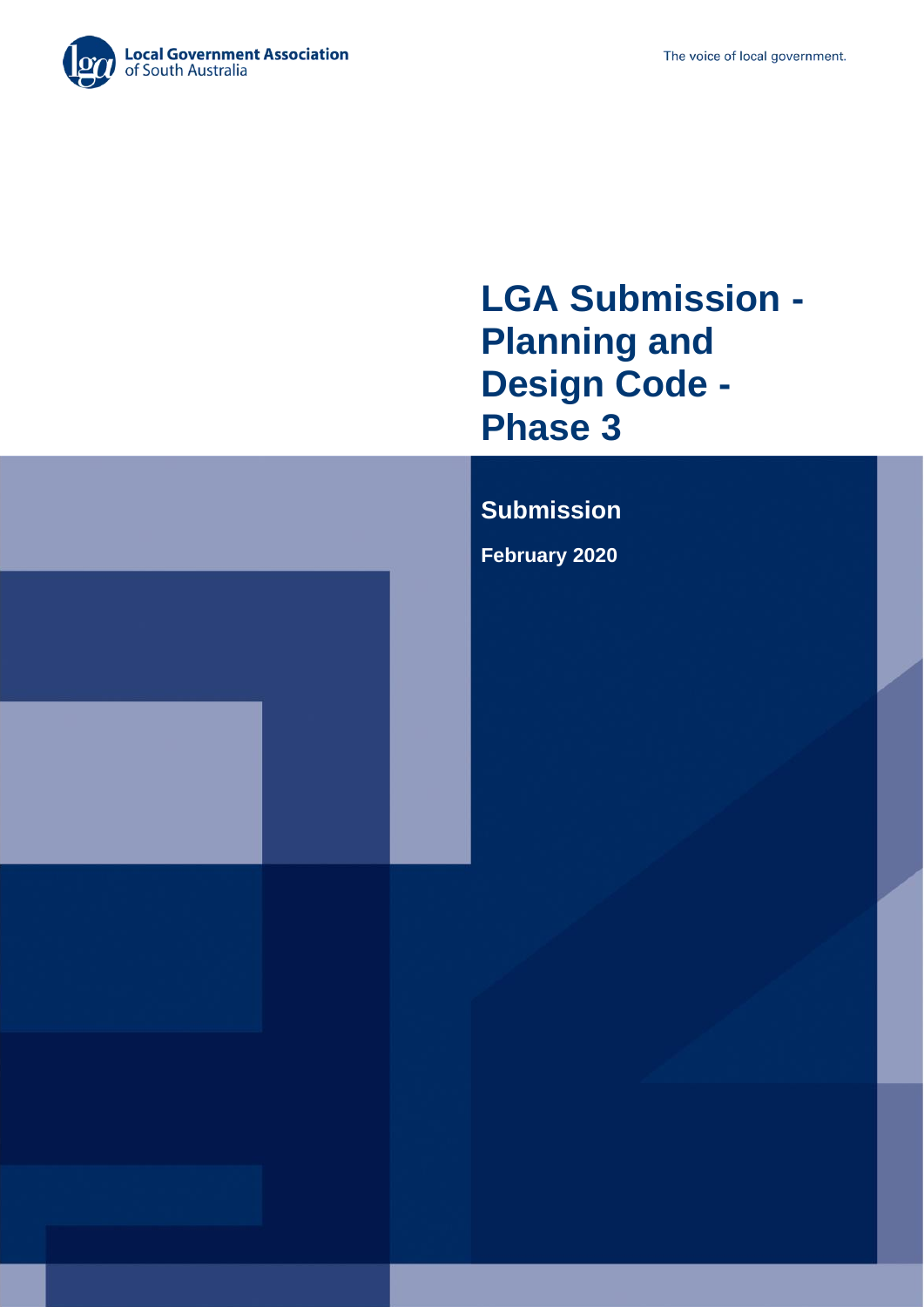

## **Table of Contents**

<span id="page-1-0"></span>

| 2. |                    |    |
|----|--------------------|----|
|    |                    |    |
|    |                    |    |
|    |                    |    |
|    |                    |    |
|    |                    |    |
| 3. |                    |    |
|    |                    |    |
|    |                    |    |
|    |                    |    |
|    |                    |    |
|    |                    |    |
| 4. |                    |    |
|    |                    |    |
|    |                    |    |
|    |                    |    |
|    |                    |    |
|    |                    |    |
|    | Infill development | 18 |
|    |                    |    |
|    |                    |    |
|    |                    |    |
|    |                    |    |
|    |                    |    |
|    |                    |    |
|    |                    |    |
|    |                    |    |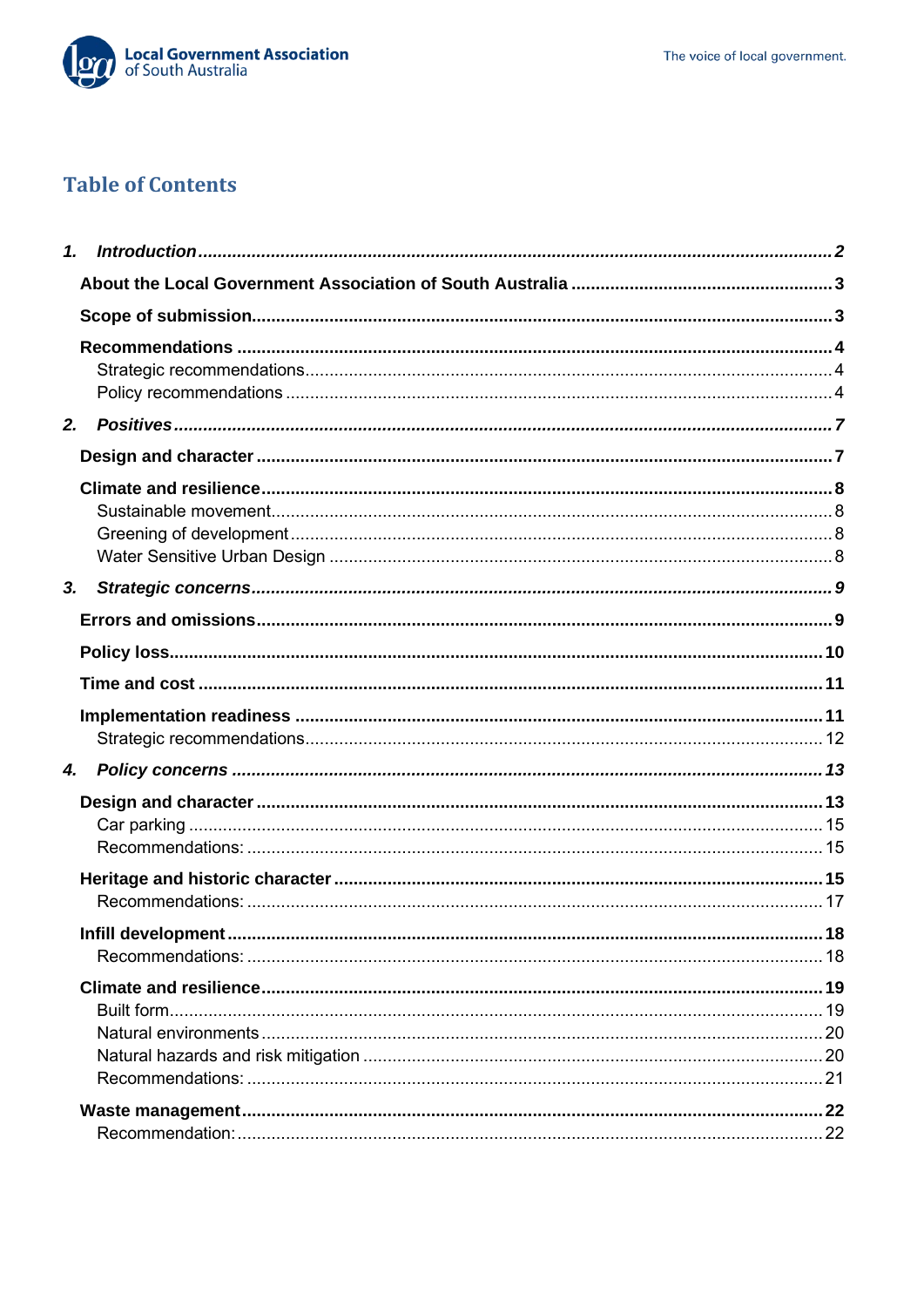

## <span id="page-2-0"></span>**About the Local Government Association of South Australia**

The Local Government Association of South Australia (LGA) is the voice of local government in South Australia representing all 68 councils across the state and the and the Anangu Pitjantjatjara Yankunytjatjara. The LGA is recognised in the *Local Government Act 1999* (SA) and is a constituent member of the Australian Local Government Association. The mission of the LGA is to provide leadership, support, representation and advocacy on behalf of South Australian councils, for the benefit of the community.

### <span id="page-2-1"></span>**Scope of submission**

This submission forms the LGA's response to the draft Planning and Design Code (Urban) (the draft Code), released for public consultation on 1 October 2019 (Phase 3), and should be read in conjunction with the LGA's submission on Phase 2 of the draft Planning and Design Code.<sup>1</sup>

The State Planning Commission in its Update Report released on 23 December 2019 acknowledged that there are "*key opportunities to improve the draft Code, including a range of technical and policy amendments*." This acknowledgement is appreciated, however the LGA and many councils have not had sufficient opportunity to review both the draft Code and the Update Report and consider its implications during the consultation period. As such, the December 2019 Update Report has not been considered in this submission.

More recently, the Minister for Planning has announced the Government's intension to defer the release and implementation of the final Planning and Design Code beyond the original date of 1 July 2020. The LGA supports this sensible adjustment, as it acknowledges the vital role of the Code in shaping South Australia's future, and the importance of getting this once in a generation reform opportunity right. The LGA strongly recommends the State Government use this additional time to engage closely with councils and collaborate to ensure the final Code contains best practice, practical, locally responsive planning policy, and that the ePlanning system can be implemented simply and efficiently with minimum disruption to councils, planning authorities, and applicants.

The LGA and councils are eager to work with the State Government to ensure that South Australians have a fit for purpose planning system that reflects community values and takes the State forward.

<span id="page-2-2"></span>The LGA's response to the draft Code contained within this submission is divided into strategic matters concerning the draft Code as a whole and its overarching role in the new planning system (refer Section 2), and policy matters relating to specific policies within the draft Code and their potential impacts upon councils and their communities (refer Section 3).

<sup>1</sup> https://www.lga.sa.gov.au/webdata/resources/files/ECM\_693936\_v10\_Draft%20Planning%20and%20Design%20Code-Phase%202%20Consultation%20LGA%20Submission\_FINAL.pdf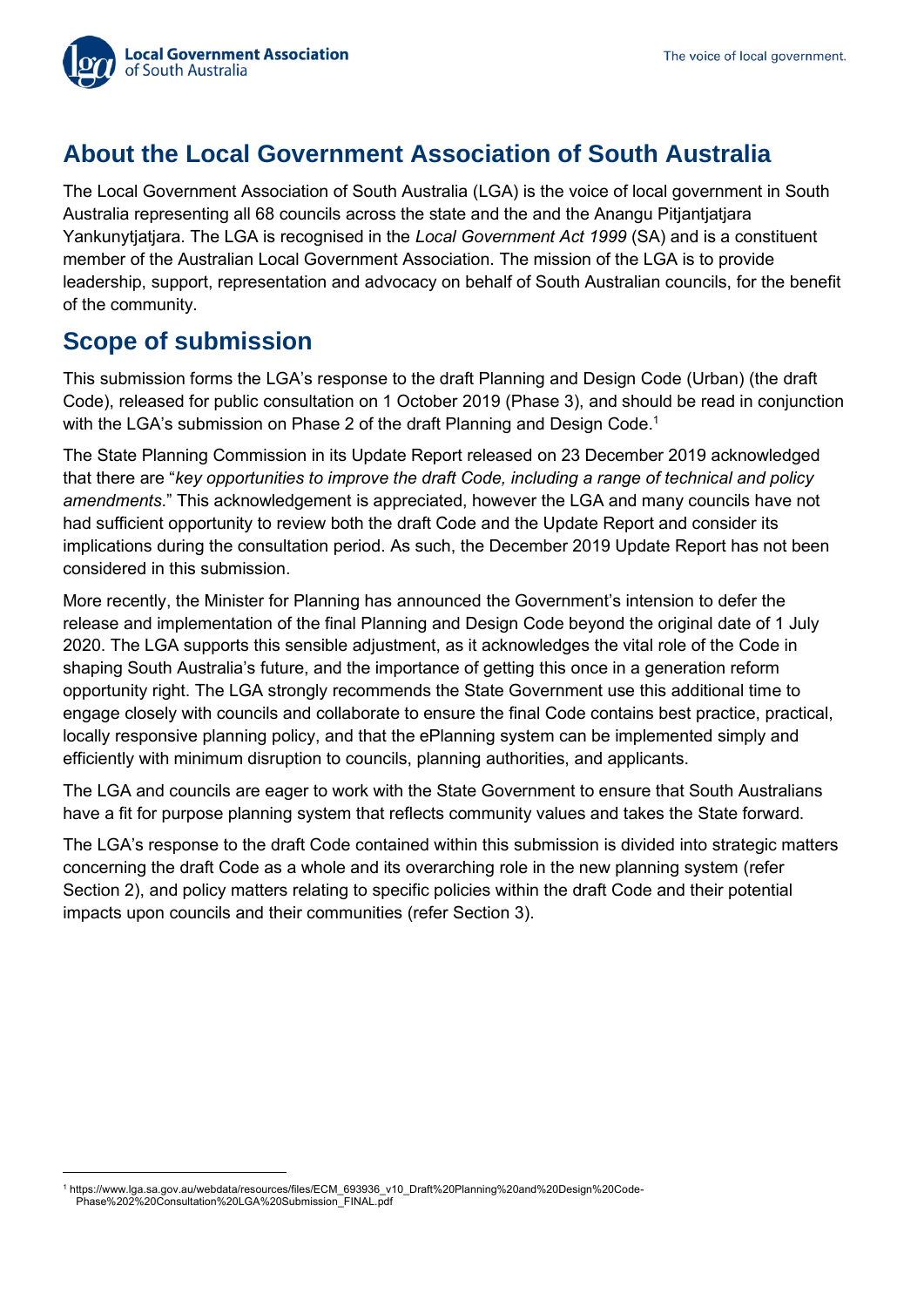

### **Recommendations**

Recommendations to the Minister for Planning, State Planning Commission, and Department for Planning, Transport and Infrastructure on improvements to the draft Code are summarised below.

#### <span id="page-3-0"></span>**Strategic recommendations**

- 1. The Planning and Design Code and its supporting policy tools such as Design Standards and Practice Directions be fit for purpose and free from substantial errors and omissions in time for implementation.
- 2. To address the many issues that may not be finalised prior to the implementation of Phase 2 and 3 of the Planning and Design Code, the State Planning Commission provide a budget provision and plan for the development of the second generation of the Planning and Design Code.
- 3. The Department for Planning, Transport and Infrastructure (DPTI) and the State Planning Commission engage closely with councils to ensure essential local policy is included in the Code to facilitate positive development outcomes and avoid negative impacts on communities.
- 4. The Planning and Design Code be amended to avoid minor and low impact development being subject to unnecessarily burdensome assessment processes.
- 5. In consultation with local government, the State Government and State Planning Commission provide the following prior to Code and ePlanning implementation:
	- a. A comprehensive learning and development program including on-line and face to face training to be implemented with all councils and relevant authorities;
	- b. Timely access to the amended Code to allow councils to develop appropriate delegations and administrative arrangements and understand standard conditions;
	- c. Clarification of the public information that will be available on the planning portal to support applicants and interested community members navigate the new system;
	- d. Clarification of the arrangements for Code variations and changes both minor and significant;
	- e. A Business Continuity Plan for the ePlanning platform; and
	- f. Resolution of arrangements for payment of application fees, including for applicants unable to pay online.

#### <span id="page-3-1"></span>**Policy recommendations**

- 1. The State Planning Commission clearly demonstrate consideration of councils' feedback by providing detailed issue and zone-based summaries of submissions on the draft Code, and identify for each a response/action/amendment to the next iteration of the Code consistent with the intent of the Community Engagement Charter.
- 2. The draft Code be amended to respect the characteristics and identities of different neighbourhoods, suburbs and precincts by ensuring that development policy considers existing and desired future context of place.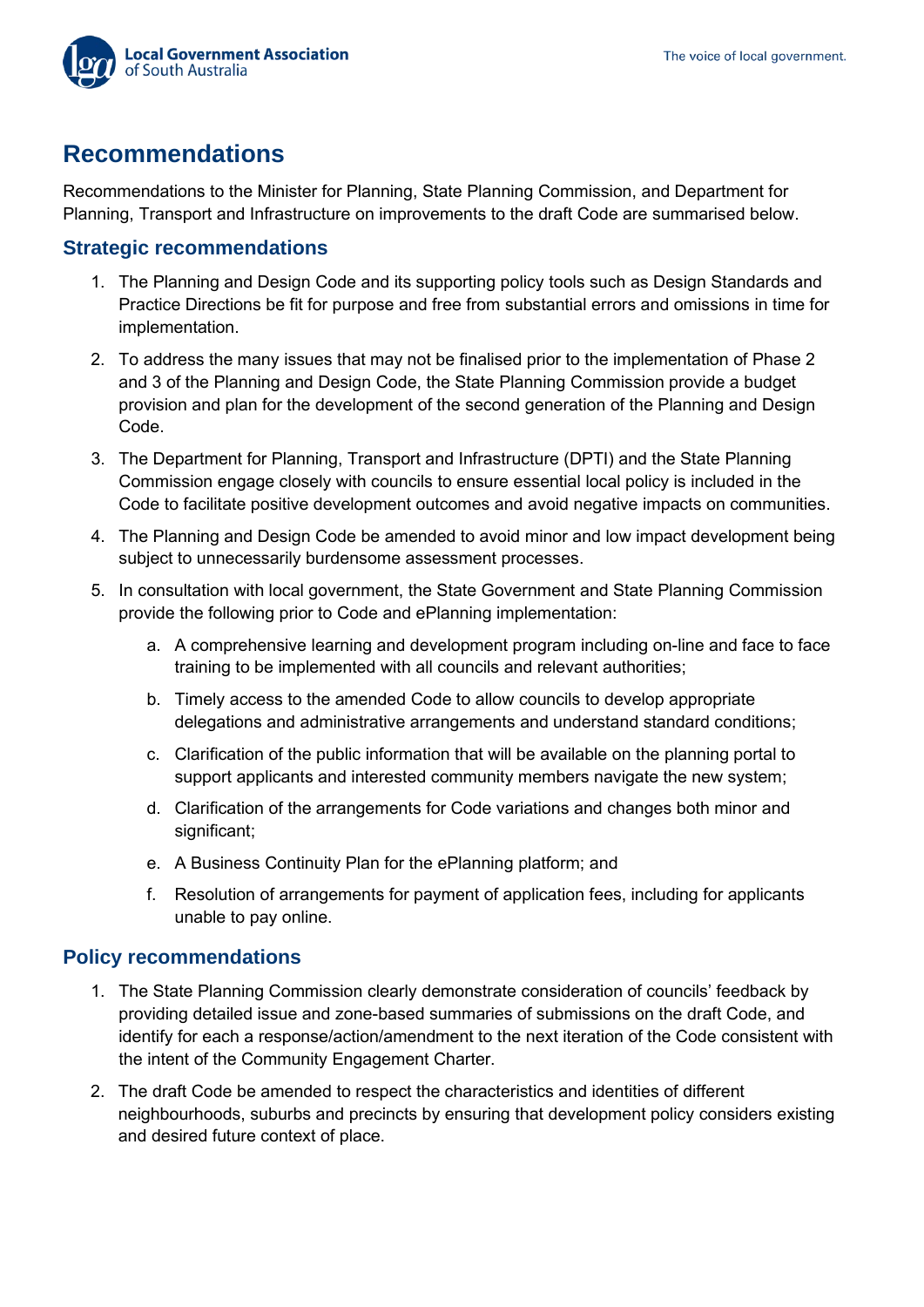

- 3. Where identified by local councils as necessary local variations (sub zones), Technical and Numerical Variations (TNVs), Structure Plans and Master Plans be established or re-instated within the Code.
- 4. Include stronger design policy within the Code to support *the 30 Year Plan for Greater Adelaide* targets to increase density and housing choice through high quality infill development within the established urban footprint.
- 5. The State Planning Commission in consultation with local government develop design standards for the public realm and infrastructure design to be available for use at the commencement of phase 3 of the Code.
- 6. Employ consistent language throughout the Code in reference to heritage and historic character, utilising the definitions in the draft Practice Guideline for clarity.
- 7. Transition all existing Heritage and Historic Conservation Zones and Contributory Items into the first generation of the Planning and Design Code.
- 8. Retain current local Development Plan policies which can effectively:
	- a. ensure that new development and alterations and additions to Heritage Places and buildings within what will be Historic Area Overlays is consistent with or complementary to the established significance or value of the Place or Area;
	- b. guide assessment of streetscape elements (e.g. fencing, garaging) that influence heritage interpretation and impact on established/emerging character; and
	- c. encourage adaptive reuse of heritage places through development concessions (e.g. car parking).
- 9. Implement development guidelines for development adjacent to State Heritage Places, Local Heritage Places and Historic Areas to ensure that development is complementary.
- 10. Reinstate the provision that *New buildings should not replicate historic buildings, but rather be complementary to existing historic buildings in terms of architectural form, scale and proportions, with simple and restrained detailing.*
- 11. Provide for appropriate assessment time and notification for demolition applications that require Local Heritage Impact Assessment or Historic Area Impact Assessment.
- 12. Apply consistent tests for the demolition of buildings of significance/value at all levels of heritage listing.
- 13. Clarify the requirements for Heritage Statements and ensure they incorporate sufficient detail to inform the development assessment process of relevant heritage issues.
- 14. That the Minister for Planning, in conjunction with local government undertakes a comprehensive review of the cumulative impacts of infill development in South Australia to inform evidence-based decision making about the capacity of identified infill areas to sustain further growth and development.
- 15. Prepare a new State Planning Policy for Infill Development under the Planning, Development and Infrastructure Act 2016.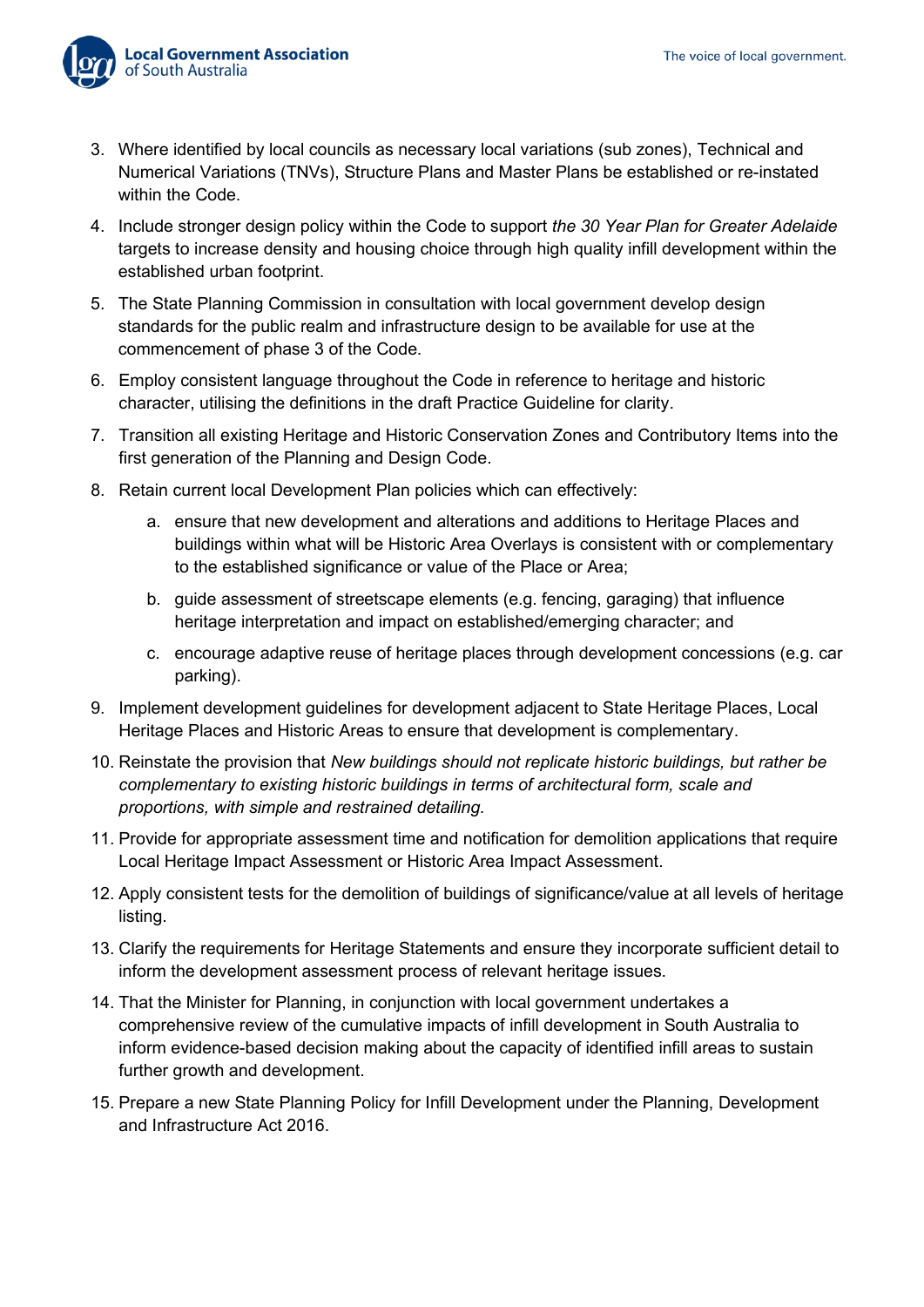

- 16. The State Planning Commission work with local government to ensure that South Australia's planning system reflects best practice and that the Planning and Design Code and associated instruments deliver quality planning and design outcomes that improve the amenity, liveability and sustainability of communities.
- 17. Amend zone performance outcomes relating to site coverage to include a criterion that allows for landscaping and provision of trees.
- 18. Revise and clarify WSUD provisions to ensure they are practicable and will achieve the desired outcomes.
- 19. Reinstate a catch-all performance outcome for Hazard Risk Minimisation.
- 20. Incorporate the appropriate consideration of relevant flood mapping as part of development assessment in all flood prone areas, and reflect the increasing severity and frequency of these hazards associated with climate change.
- 21. Develop a heat hazard overlay that considers issues of scale, applicability, and design approaches, and the local and downwind benefits of cooling or mitigation approaches.
- 22. Include performance outcomes and DTS/DPF provisions as appropriate relating to avoiding high natural hazard risk.
- 23. Review the draft Code in consultation with local government and waste industry representatives to consider effective, efficient and safe waste management for medium to high density development areas.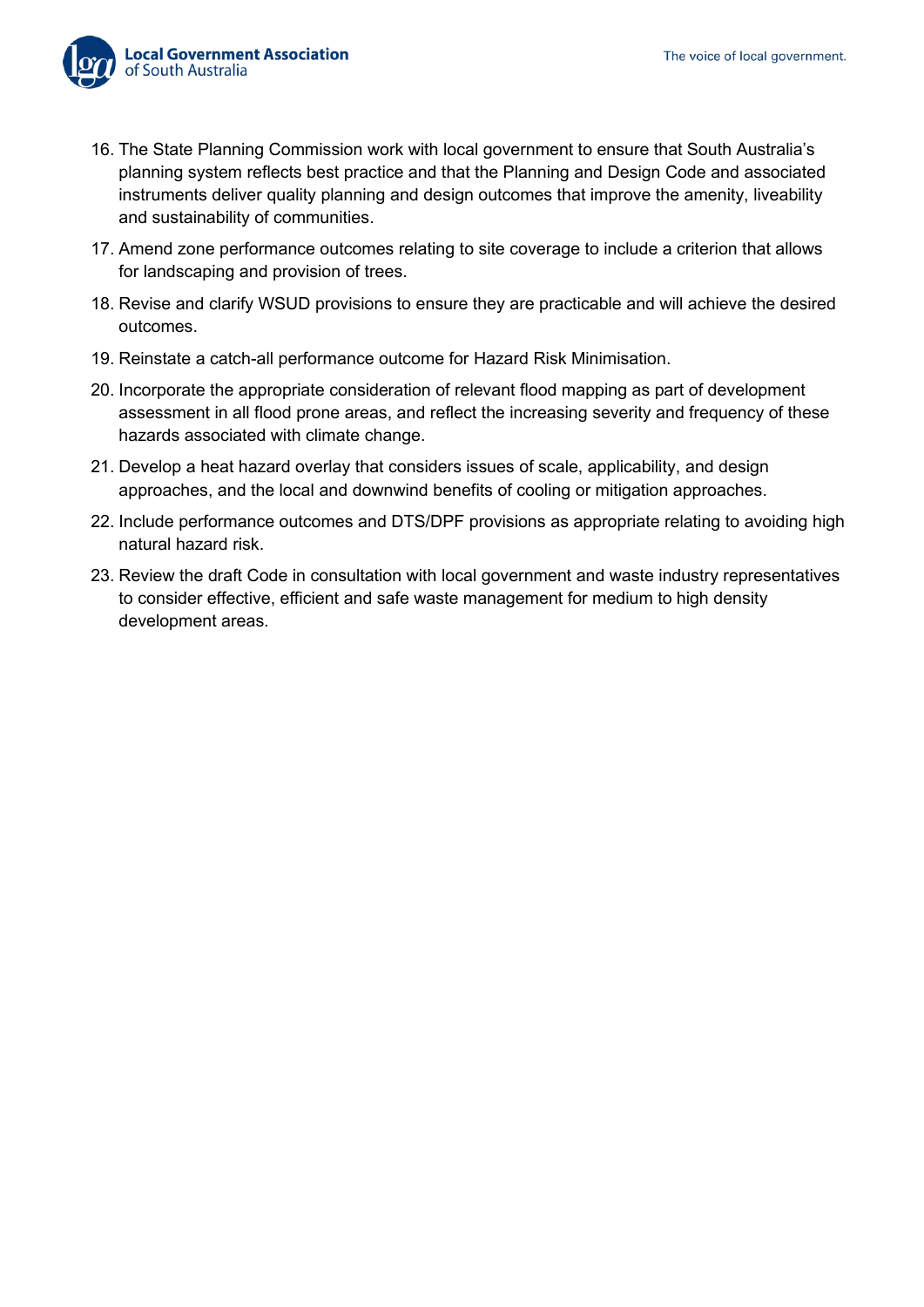

# <span id="page-6-0"></span>**1. Positives**

The LGA commends the Minister for Planning and State Planning Commission for the decision to defer the introduction of the final Planning and Design Code beyond the original date of 1 July 2020. This sensible adjustment acknowledges the vital role of the Code in shaping South Australia's future, and the importance of getting this once in a generation reform opportunity right.

The LGA urges the State Government use this additional time to engage closely with councils and collaborate to ensure the Code contains best practice, practical, locally responsive planning polic; and that the ePlanning system can be implemented simply and efficiently with minimum disruption to councils, planning authorities, and applicants.

The Draft Code (Phase 3) includes the following positive elements that are supported by the LGA and are considered to be consistent with councils' aspirations for their environments and communities.

### <span id="page-6-1"></span>**Design and character**

The LGA supports the following aspects of the Draft Code relating to design and character, subject to the refinements suggested in Section 4 of this submission to ensure the following desired outcomes can be achieved:

- Policy guidance relating to Design Quality of building facades, particularly in quantifying Deemed to Satisfy (DTS) criteria relating to materiality, articulation, design interest and activation/surveillance.
- Flexibility in the ways interest and diversity within facades can be achieved to meet DTS criteria.
- Level of guidance in DTS criteria for bulk and scale of buildings, particularly around fine grain detail at street level, mixture of materials and durability of materials.
- Criteria for addressing overlooking and overshadowing (largely maintained as per the current South Australian Planning Policy Library (SAPPL)).
- Criteria associated with the provision of storage for waste for all forms of residential development (not just apartment buildings), reducing reliance on screening structures within the public realm.
- Parking provision for dwellings generally maintained to the currently accepted parking standards, and stronger policy for retention of on-street parking.
- Maximum garage widths for frontages, limiting of driveway widths, and minimum garage dimensions.
- Retention of some local variation and contextuality in relation to site areas and frontage widths through Technical and Local Variations.
- Demolition control remains in place for Historic Area, Local / State Heritage Place and Character Overlays.

It has been identified that the draft Code's applies what is currently apartment dwelling size policy to Battle-axe, Group and Residential Flat buildings that enables significantly smaller dwellings to be constructed on sites. It is not clear if this is an oversight or an intentional policy direction.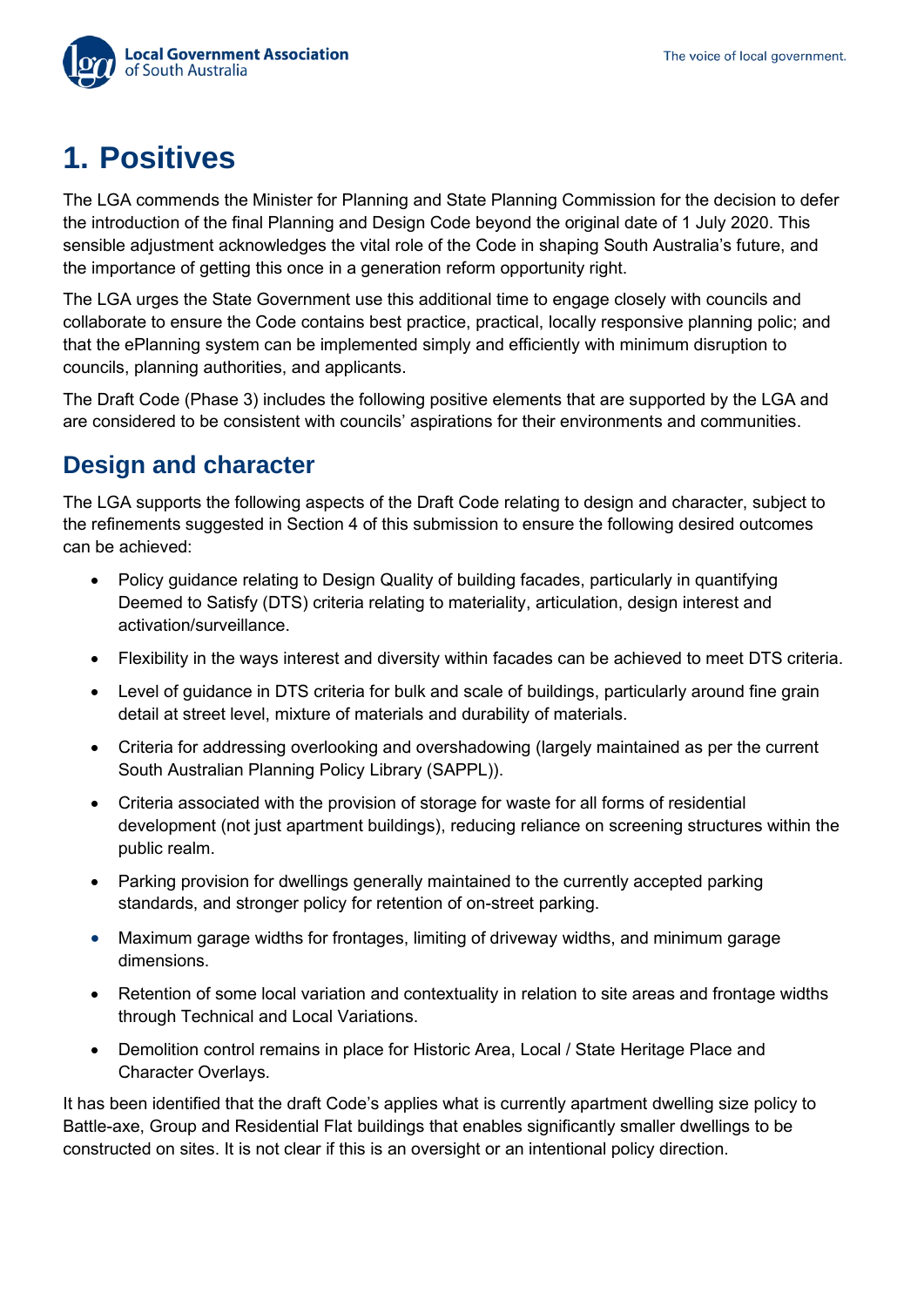

### <span id="page-7-0"></span>**Climate and resilience**

The acknowledgement of climate change, sustainable movement, Water Sensitive Urban Design (WSUD) and urban greening as relevant planning considerations to be managed through development assessment is welcomed. Importantly, further refinement of these policies in the draft Code is required to ensure the desired outcomes can be achieved (refer Section 4 of this paper, below).

#### <span id="page-7-1"></span>**Sustainable movement**

The draft Code contains good policies which promote compact urban form in new land divisions, the provision of walking and cycling paths, and access to public transport. In general, these policies are considered to be consistent with the intent of the relevant State Planning Policies and if implemented will contribute positively to reducing harmful emissions as well as having beneficial outcomes for air quality and community health and wellbeing.

#### <span id="page-7-2"></span>**Greening of development**

The provision of canopy cover and vegetation within our urban environment is identified as a strategic priority within the 30 Year Plan for Greater Adelaide and State Planning Policy 5 (SPP5). Climate Change is a key concern of the community. Greening of development is perceived as a significant opportunity to address the change or loss of character within established suburbs.

The draft Code provides improved policy support for addressing the provision of trees, landscaping and water sensitive urban design for development, specifically through:

- Provision for street trees within new master planned developments / areas
- Quantifying the provision of landscaped space for a minimum 15% 25% of sites
- Requiring the accommodation of trees as part of development sites
- Increased provision for landscaping within group and residential flat building developments, particularly for common driveways and the public realm
- Quantification of the protection of street trees in the public realm
- Provision of rainwater and detention tanks consistently across the metropolitan area

#### **Built form**

The draft Code contains good policy with potential to make a significant contribution to the climate readiness of South Australia's built environments. Of particular note are the requirements to provide space for landscaping and vegetation at zone level and tree planting provisions contained within general development policies. Within the general Design policies are a number of provisions to support environmental performance including solar access, minimising energy consumption and green walls.

### <span id="page-7-3"></span>**Water Sensitive Urban Design**

The draft Code addresses the need for Water Sensitive Urban Design (WSUD) including positive policy measures like reduced site coverage, increased impervious areas, increased greening, enhanced microclimate and improved measures to manage the impacts associated with increased stormwater runoff, with targeted performance objectives. A deemed-to-satisfy pathway is offered for some, but not all, of the related policies.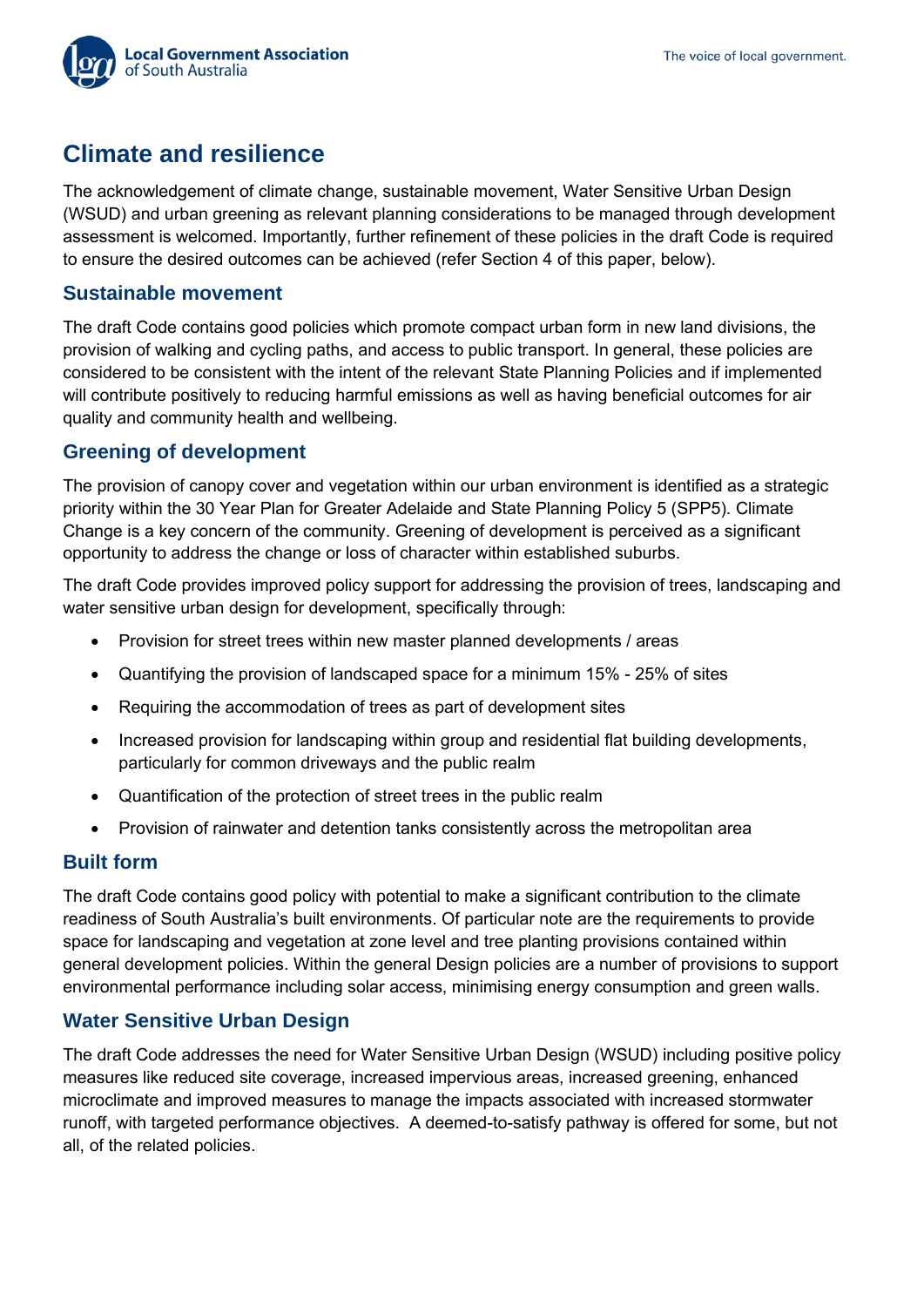

### **Natural environment**

There are a number of good policies that provide protection for biodiversity including native vegetation, wetlands and watercourses, and promote revegetation with locally indigenous species

# <span id="page-8-0"></span>**2.Strategic concerns**

The issues discussed here relate to the draft Code as a whole, the process by which it has been developed, and the pathway forward to implementation through the new ePlanning system. These concerns are strategic as they relate to the Code's ability to function effectively within the new planning system, and ultimately facilitate environments that positively impact communities. The LGA notes the following specific strategic concerns with the Draft Code:

- Errors and omissions in the current version of the draft Code that make the true impact of its implementation impossible to gauge.
- Loss of a large volume of planning policy developed over many years through research, consultation with communities, and response to local context, that is working efficiently within the current system to achieve good planning outcomes for councils, developers and communities.
- Aspects of the draft Code likely to result in development assessment being a greater time and cost burden for applicants and councils.
- The readiness of the draft Code, ePlanning platform and new system to be implemented efficiently and without negative impact on councils' business operations and ability to effectively manage development within their communities.

Each of these strategic concerns is described under the relevant headings below.

### <span id="page-8-1"></span>**Errors and omissions**

The State Planning Commission must work with local government to ensure that South Australia's planning system reflects best practice and that the Planning and Design Code and associated instruments deliver quality planning and design outcomes that improve the amenity, liveability and sustainability of communities.

Throughout multiple iterations of the Code up to and including the current draft, councils have continued to identify errors, omissions and inconsistencies in the document that will create confusion for planning authorities and applicants and may lead to undesirable and unintended outcomes. It is understood that a number of councils will be itemising these errors and omissions as part of their own submissions on the draft Code. The effectiveness of the Code will be significantly compromised where good policy has been included in the Code but is not called in through the procedural tables, and therefore cannot be applied to an assessment.

Design Standards have not been provided for consideration together with the draft Code. Since early in the reform process, these Design Standards have been flagged as an important component of bringing the new system into effect. Without them it is difficult to comment on matters such as infrastructure design and public realm. These are significant planning issues that are not completely addressed in the draft Code due to the inability to compare the draft Code to the Design Standards.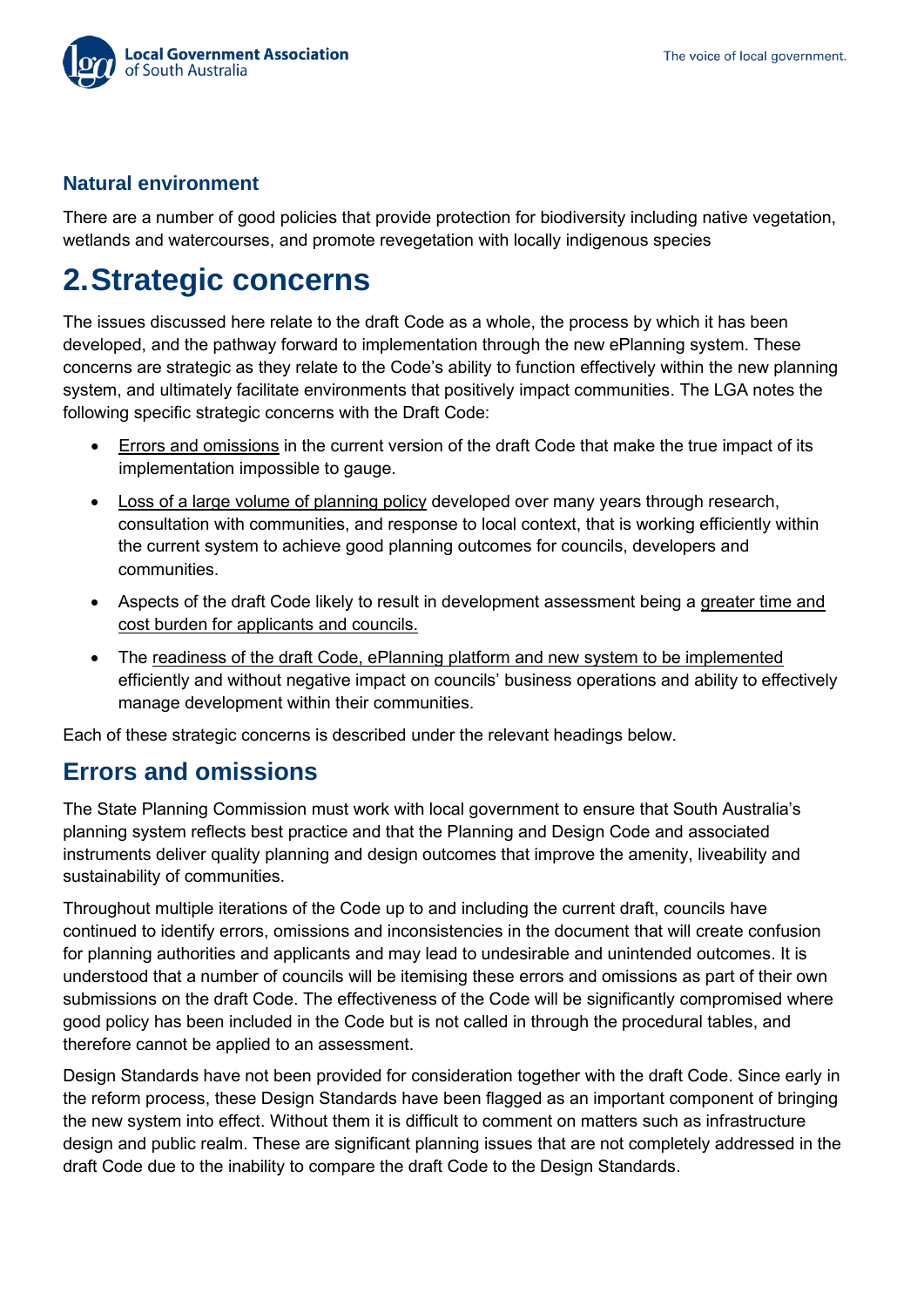

The full extent of public notification triggers, and accordingly determination of the assessing authority is another significant aspect of implementation that has been unavailable for consideration together with the draft Code.

A fees framework is also unavailable for consideration.

As the picture is incomplete, it is impossible for councils to ascertain the true impact of the draft Code, how the outcomes it provides for may manifest in their streets, towns and suburbs, and how it may affect their communities, and their day to day and long term business operations.

### <span id="page-9-0"></span>**Policy loss**

The State Government, in the early stages of development, communicated that the initial Planning and Design Code would be comprised of current Development Plan policies in the new Code format, in effect a "like for like" transition to precede future changes to policy content developed in consultation with councils.

The draft Code in its current form does not uphold that commitment. Policy intent, content and tools fundamental to councils' ability to sustain and enhance the quality of suburbs and neighbourhoods from existing Development Plans, have not been replaced with substantive planning policy of a level of detail or rigour necessary to enable good development outcomes.

The draft Code omits local policy that has been developed by councils in consultation with their communities over considerable time and at considerable expense. The State based approach as adopted in the draft Code has seen the removal of both this local policy, and in many instances, Structure Plans and Master Plans specifically developed for local and unique areas. Inclusion of these local area plans was supported by the Expert Panel in its original recommendations for Planning Reform (specifically Reform 9).

The loss of local policy has very real impacts for development outcomes. The LGA has been advised of the following examples of where the draft Code has removed policy and/or replaced local with generic policy in a way that creates real risks for councils and communities:

- A contaminated site being converted to a Mineral Extraction Zone with generic policies that do not consider the site contamination, creating risk to health and environment, and potentially unexpected time, cost, expense to applicants to deal with site's issues and obtain environmental clearances etc.
- Monarto Zoo becoming part of a generic Community Facilities Zone, and losing all policy tailored to the zoo's operations and future development.
- Loss of purpose-developed Concept Plans for Monarto, Wirrina Cove, Hindmarsh Marina, Glenelg Frontage and Patawolonga, containing tailored policy to address site specific issues negotiated with communities and councils over time.
- The inclusion of a Concept Plan for the Mount Barker Growth Area, but exclusion of accompanying explanatory policy that is necessary to bring the Concept Plan into effect as envisaged by the strategic planning undertaken for the site (for example the requirement for developers to fund the illustrated ring road).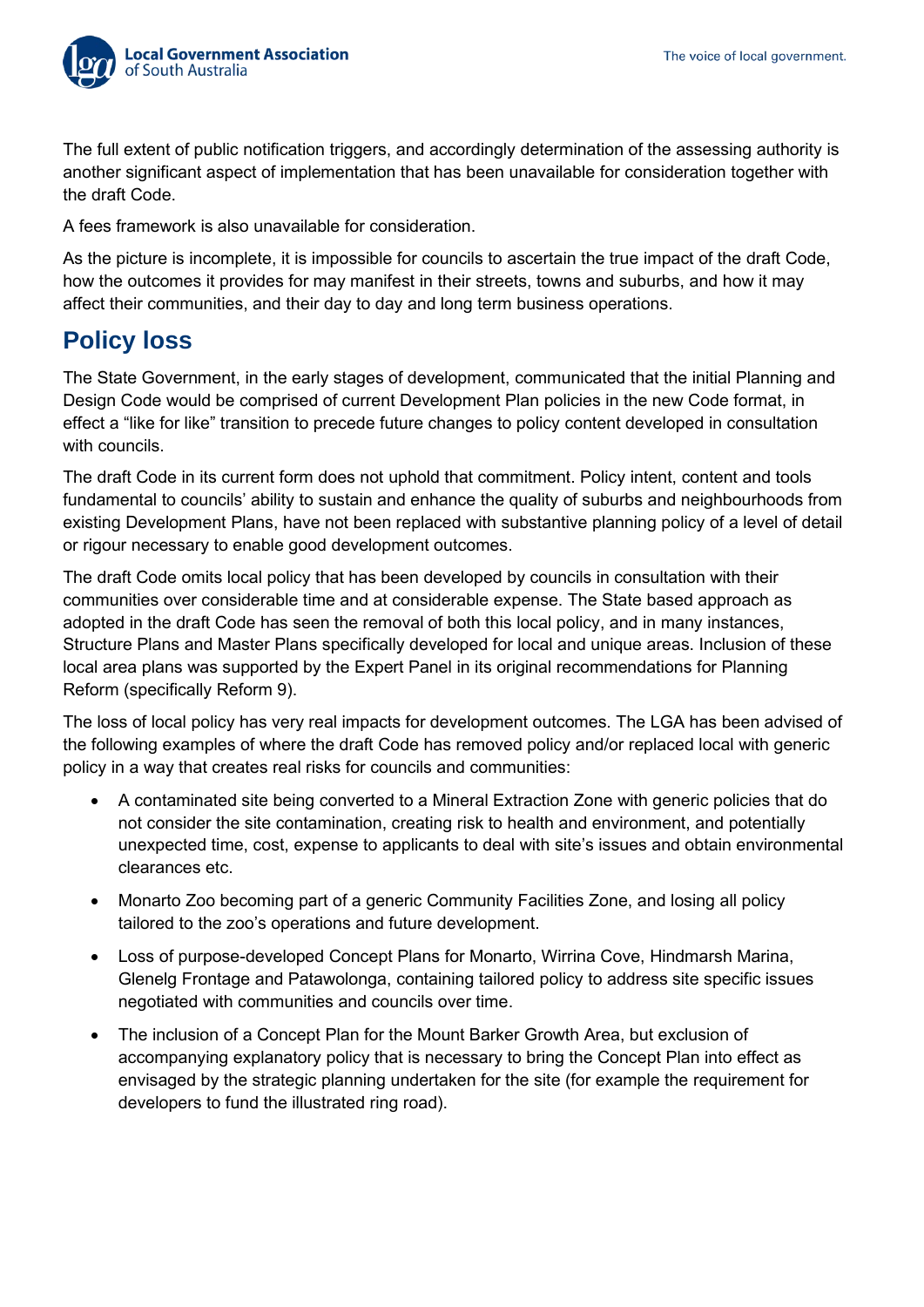

- A strategic site with interface issues and the subject of a partially completed developer funded Development Plan Amendment (DPA), which under the draft Code can accommodate building heights of three to six storeys compared to the one to two negotiated following community engagement on the DPA.
- Application of generic zone minimum allotment sizes to areas not connected to mains water or sewerage, risking approval of dwellings that cannot be serviced and creating confusion for the applicant.

While the LGA understands that councils will have the opportunity to seek amendments to the Code in the future, including the inclusion of sub zones, it is disappointing that the State Planning Commission did not work more closely with councils during development of the Code to identify these local variations for inclusion in the draft Code as part of the current consultation process. Councils now face a loss of local policy in the first instance, and through an amendment process (that is not yet well understood) will be required to renegotiate policy that has previously been publicly consulted on and received Ministerial approval.

### <span id="page-10-0"></span>**Time and cost**

One aim of the planning reform process has been to streamline development assessment, reducing unnecessary cost and time and providing clarity and certainty for applicants, planning authorities and communities.

As it stands, the draft Code contains barriers to more streamlined development assessment, as there are instances in which implementation of the draft Code would subject applications that are simple and straightforward under the current Development Plan to a more onerous assessment process, requiring public notification despite the low community impact. Examples include:

- No forms of development within the Mt Barker District Council will be deemed to satisfy or accepted due to the triggering of broadly applied Native Vegetation and Bushfire overlays.
- Similarly, the application of the Native Vegetation overlay across the whole Barossa Council area including townships means all development including minor development will require performance assessment, and the Character Overlay will have similar effect across large areas
- Development abutting another zone triggers public notification for any form development, notwithstanding minor nature or distance from zone boundary.

These types of unnecessary assessment processes result may in lengthier assessment periods and greater costs to applicants and councils.

It is understood that the State Government is proposing that these issues be addressed at lodgement (i.e. verification through the ePlanning system). This is considered an unsatisfactory outcome from process integrity and efficiency perspectives. The focus should be on getting the draft Code and the system right prior to implementation.

## <span id="page-10-1"></span>**Implementation readiness**

The LGA welcomes the State Government's decision to extend the date for introduction of the Code beyond July 1 2020. It is imperative that this additional time be used not only to ensure the content of the Code is finalised to the necessary standard, but to work closely with councils to enable a successful transition to implementation.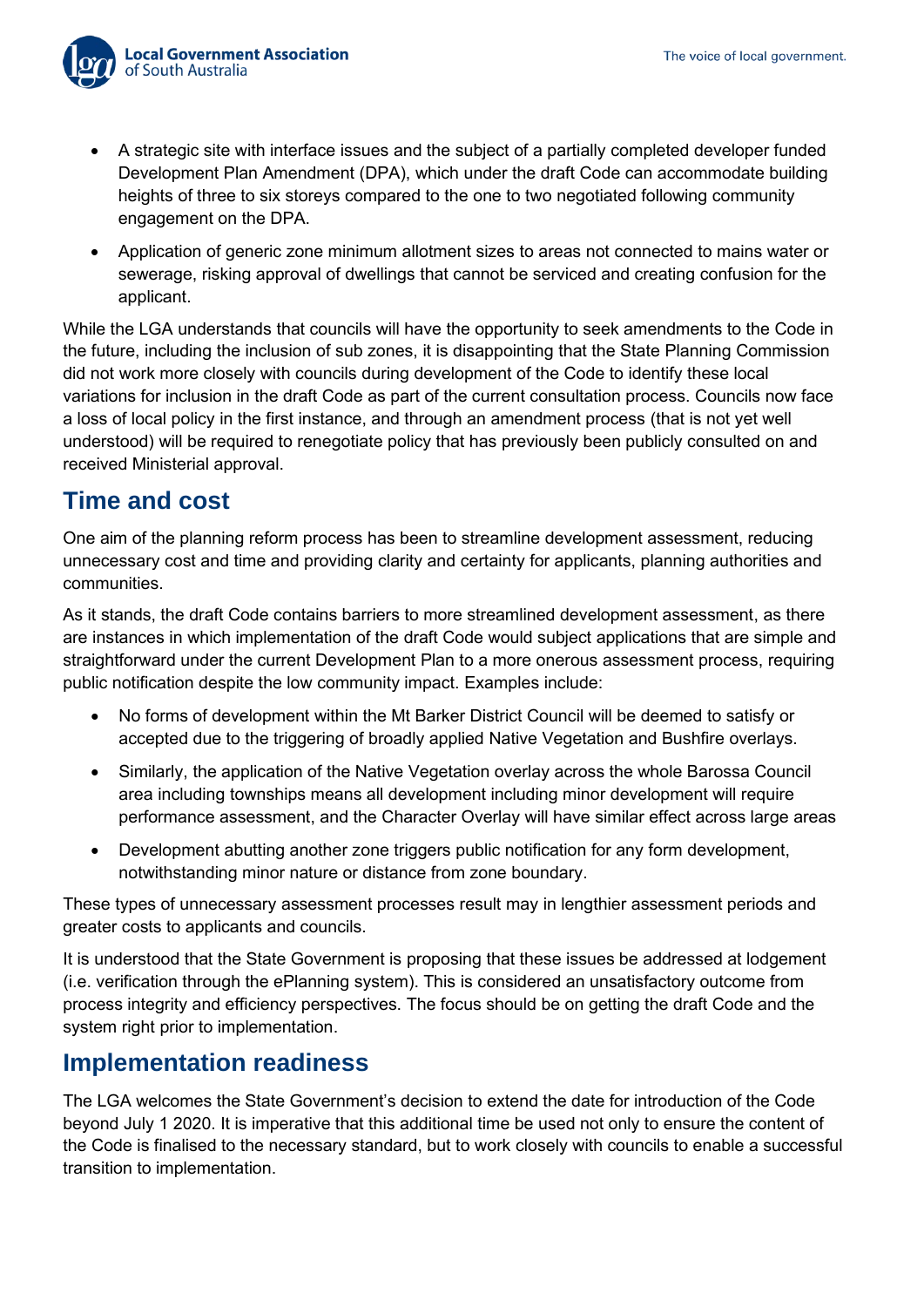

To date, the LGA has been concerned about the progress on the ePlanning solution and the engagement approach around how it will integrate with existing council systems. These concerns are exemplified by the current draft Code being on consultation without the ePlanning Portal, when the intent was for an integrated online system. A preferable process would have involved testing the draft Code as incorporated within the ePlanning system. This process would have enabled more thorough testing and increase opportunities to identify and address problems with implementing the Code in the form it will ultimately be applied. As it stands, a comprehensive learning and development program should be developed in consultation with local government which includes both on-line and face to face training to be implemented with all councils and relevant authorities prior to the introduction of the Code. The scope of the learning and development should not be limited to the ePlanning platform but also include Code interpretation. Policy training such as that rolled out for the Residential Code (2009 and 2012) that supports the reform aim of consistency across all assessment bodies.

Further actions required to support the Code's readiness for implementation include:

- Access for councils to the amended Phase 3 Code prior to its introduction to allow development of appropriate delegations and administrative arrangements and understanding of standard conditions.
- Clarification of what public information will be on the planning portal to support applicants and interested community members navigate the new system. Zone by zone fact sheets would be useful in communicating the new rules to communities.
- Clarification of the arrangements for Code variations and changes. The administrative process to avoid a full Code amendment (similar to section 29 process under the current system) is unclear. While a fact sheet has been provided on TNVs councils have received contradictory information. The LGA is aware that changing a TNV is not necessarily minor and can have significant implications for development outcomes. Notification requirements should be commensurate with the impact of the change.
- A Business Continuity Plan that confirms the State Government as the system owner, describes a clear and consistent system failure process that councils can participate in, and recognises that councils, as stakeholders in the system, have varying capacity and will at times require support (for example varying access to reliable internet across the state).
- Resolution of arrangements for payment of application fees, including for applicants unable to pay online.

#### <span id="page-11-0"></span>**Strategic recommendations**

- 1. The Planning and Design Code and its supporting policy tools such as Design Standards and Practice Directions be fit for purpose and free from substantial errors and omissions in time for implementation.
- 2. To address the many issues that may not be finalised prior to the implementation of Phase 2 and 3 of the Planning and Design Code, the State Planning Commission provide a budget provision and plan for the development of the second generation of the Planning and Design Code.
- 3. The Department for Planning, Transport and Infrastructure (DPTI) and the State Planning Commission engage closely with councils to ensure essential local policy is included in the Code to facilitate positive development outcomes and avoid negative impacts on communities.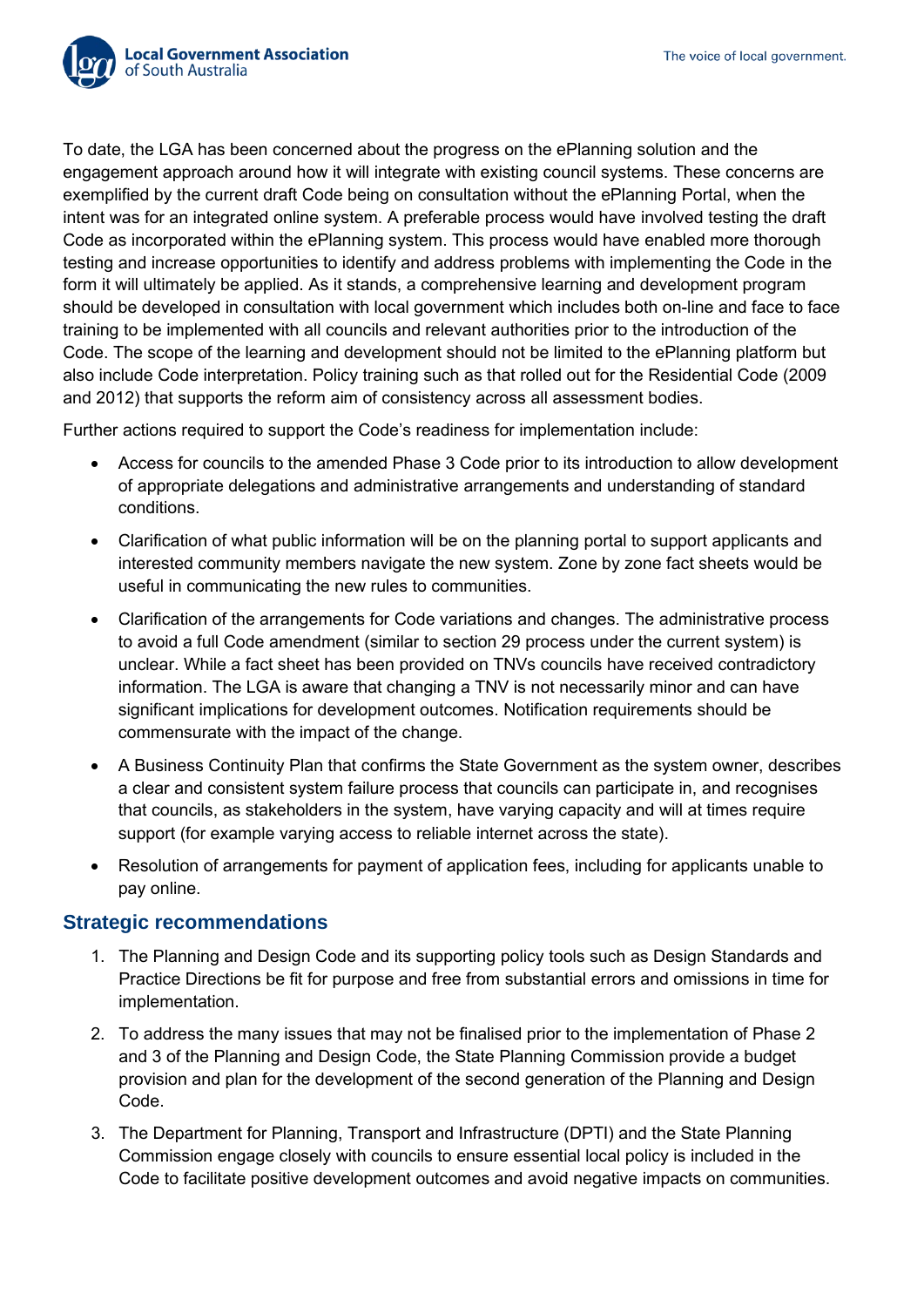

- 4. The Planning and Design Code be amended to avoid minor and low impact development being subject to unnecessarily burdensome assessment processes.
- 5. In consultation with local government, the State Government and State Planning Commission provide the following prior to Code and ePlanning implementation:
	- a. A comprehensive learning and development program including on-line and face to face training to be implemented with all councils and relevant authorities;
	- b. Timely access to the amended Code to allow councils to develop appropriate delegations and administrative arrangements and understand standard conditions;
	- c. Clarification of the public information that will be available on the planning portal to support applicants and interested community members navigate the new system;
	- d. Clarification of the arrangements for Code variations and changes both minor and significant;
	- e. A Business Continuity Plan for the ePlanning platform; and
	- f. Resolution of arrangements for payment of application fees, including for applicants unable to pay online.

# <span id="page-12-0"></span>**3.Policy concerns**

Councils have, in good faith, invested significant time and resources in detailed review and response to the draft Code. Throughout the reform process councils' contributions have not always been acknowledged or resolved. The primary policy recommendation of this submission is that:

1. The State Planning Commission clearly demonstrate consideration of councils' feedback by providing detailed issue and zone-based summaries of submissions on the draft Code and identify for each a response/action/amendment to the next iteration of the Code consistent with the intent of the Community Engagement Charter.

### <span id="page-12-1"></span>**Design and character**

The importance of design to good planning outcomes has been emphasised throughout the reform process, including:

- The Expert Panel's proposed Reform 9 *Build design into the way we plan*, recommending protections for streetscape, townscape and landscape character to be embedded within the Planning Code, and the use of urban design approaches such as structure plans, Master Plans or Urban design frameworks at the local level.
- The PDI Act's specific reference to high quality design, including explicit direction that amongst other attributes design should respond to local setting, character and context, be adaptive and compatible with the public realm, be inclusive and accessible to people with differing needs and capabilities, and support active and healthy lifestyles and to cater for a range of cultural and social activities $^2$ .

<sup>2</sup> Reference sections with 5 and 3 principles, Section 59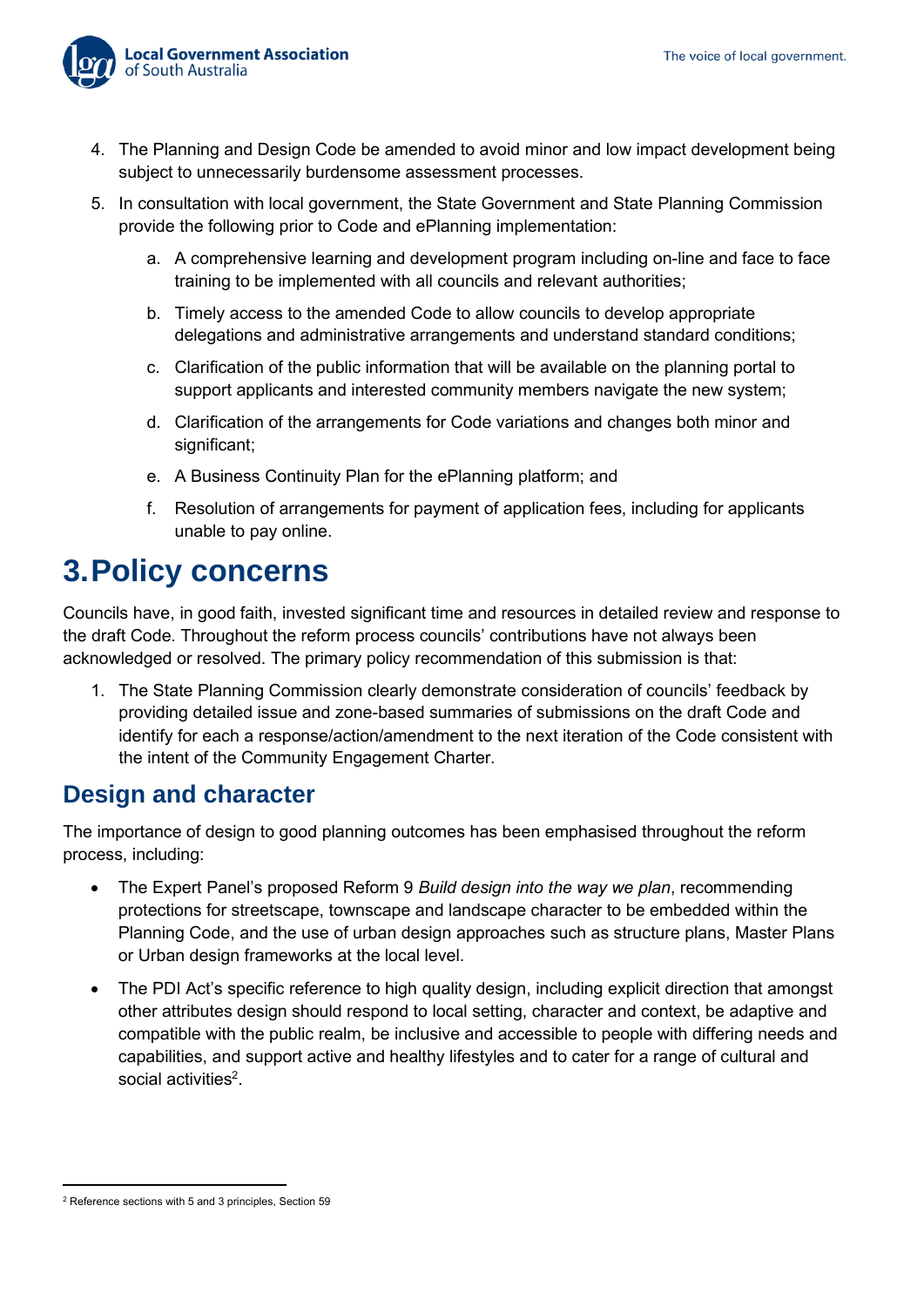

• State Planning Policy 2 Design Quality (SPP2) which aims to *elevate the design quality of South Australia's built environment and public realm*, sets out *Principles of Good Design* and *Principles of Universal Design*.

While the intent to enthusiastically promote good design is clear this is not fully realised in the draft Code, which is the most practical and effective instrument available to realise the intent of the PDI Act.

#### **Local context**

The SPP2 explicitly aims to "*recognise the unique character of areas by identifying the valued physical attributes in consultation with communities*, and *respect the characteristics and identities of different neighbourhoods, suburbs and precincts by ensuring development considers existing and desired future context of place." 3*

As the draft Code currently stands, these objectives will not be met. The reduction of the number of zones overall, and stripping away of well developed, locally responsive policy guidance, will result in standardised policy across many neighbourhoods and suburbs which fails to recognise and respect unique character.

Even at the broadest scale there is a lack of acknowledgement of difference – for example the Design policies and the Urban Areas and Rural Areas sections in General Zones are the same, and regional councils have noted that the policy content of zones is strong geared towards the metropolitan and suburban, failing to respond to the variety of environments that make up our State (including city centre, inner metropolitan, peri-urban, regional, rural).

#### **Design quality**

There is a duplication and inconsistency in the design features required within the Design in Urban Areas and zone level DTS criteria covering this issue. There should be a consistent approach and no duplication with coverage either across all zones or in the General module.

For the intent of the reform process to be met, a higher standard than currently proposed in the draft Code is required for design features for principal street facades and to encourage design quality and enable good design outcomes.

As well as reinstating the locally relevant design guidance contained in current Development Plans, the opportunity exists to strengthen design quality within the Code by consistently requiring a high standard of design elements and features within all types and scales of dwellings and within all Neighbourhood Zones either through consistent Neighbourhood Zone policy or across the board through the Design in Urban Areas module.

It is recommended that the Code manage overlooking though Technical and Numerical Variation so that consistency with current policy and community expectations amongst different councils can be retained, as a 1.7m height is currently in place within some Development Plans compared to 1.5m in the draft Code.

Also absent from the draft Code is policy to enable full consideration of the impact of development on the public realm. This includes Design Standards for public infrastructure, which while provided for in the PDI Act have not been addressed through the draft Code or Practice Directions.

<sup>3</sup> State Planning Policy 2 Design and Character, Objectives 2.8, 2.9 & 2.11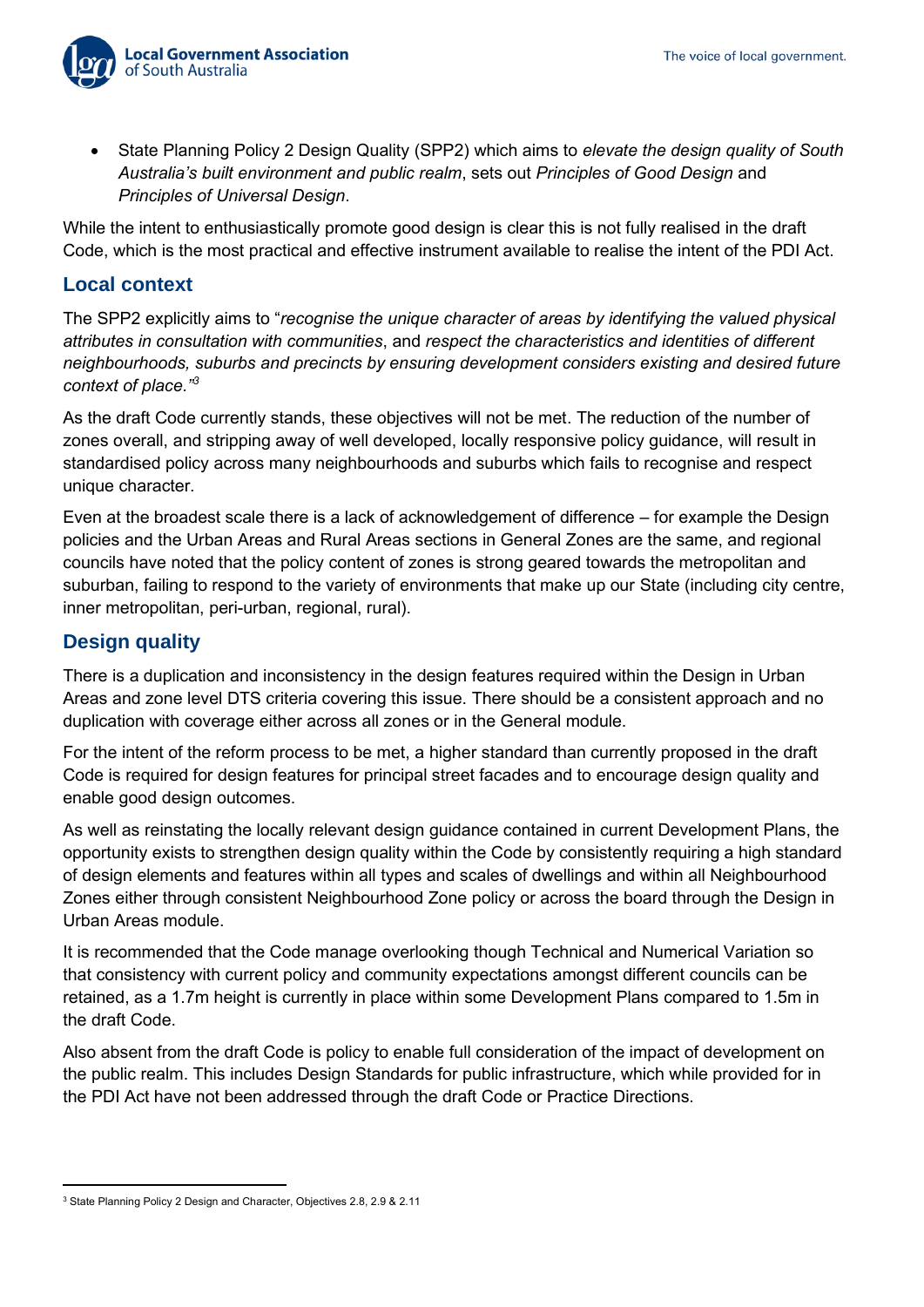

### <span id="page-14-0"></span>**Car parking**

The potential for parking and its integration within development is a significant concern for communities who see this as impacting the amenity of their neighbourhoods in terms of the number of vehicles parked in streets, and the dominance of parking and driveways on streetscapes. In relating to car parking and garaging, the Draft Code should:

- Extend visitor parking requirements to group dwellings, residential flat buildings or hammerhead /battle-axe buildings comprising of less than three dwellings.
- Apply criteria relating to retention of on-street parking that does not apply to the Masterplanned Suburban Neighbourhood Zone.
- Apply maximum driveway width criteria to detached, semi-detached and row dwellings within the Masterplanned Suburban Neighbourhood Zone.
- Address through policy the use of garaging for storage within dwellings, and the appropriate provision of storage volume of goods and chattels for all dwellings.

#### <span id="page-14-1"></span>**Recommendations:**

- 2. The draft Code be amended to respect the characteristics and identities of different neighbourhoods, suburbs and precincts by ensuring that development policy considers existing and desired future context of place.
- 3. Where identified by local councils as necessary local variations (sub zones), Technical and Numerical Variations (TNVs), Structure Plans and Master Plans be established or re-instated within the Code.
- 4. Include stronger design policy within the Code to support *the 30 Year Plan for Greater Adelaide* targets to increase density and housing choice through high quality infill development within the established urban footprint.
- 5. The State Planning Commission in consultation with local government develop design standards for the public realm and infrastructure design to be available for use at the commencement of phase 3 of the Code.

### <span id="page-14-2"></span>**Heritage and historic character**

Conservation of heritage and historic character through the planning system remains a vital concern for councils and communities around the state. From the earliest stages of planning reform, the LGA and councils have identified that highly effective heritage conservation policies exist in current Development Plans, and that these should be expanded rather than lost through the planning reform program.

The interface of development assessment and heritage is particularly significant in the context of State Government directions for urban development. Urban infill development is compatible with heritage conservation, and with good design offers opportunities for improving streetscapes and areas in ways that can benefit local heritage places and incentivise their restoration and use. Conversely, such development also has the potential to impact negatively on local heritage, and clear policies and frameworks for decision making are required where heritage conservation must be considered alongside other objectives in pursuit of infill targets.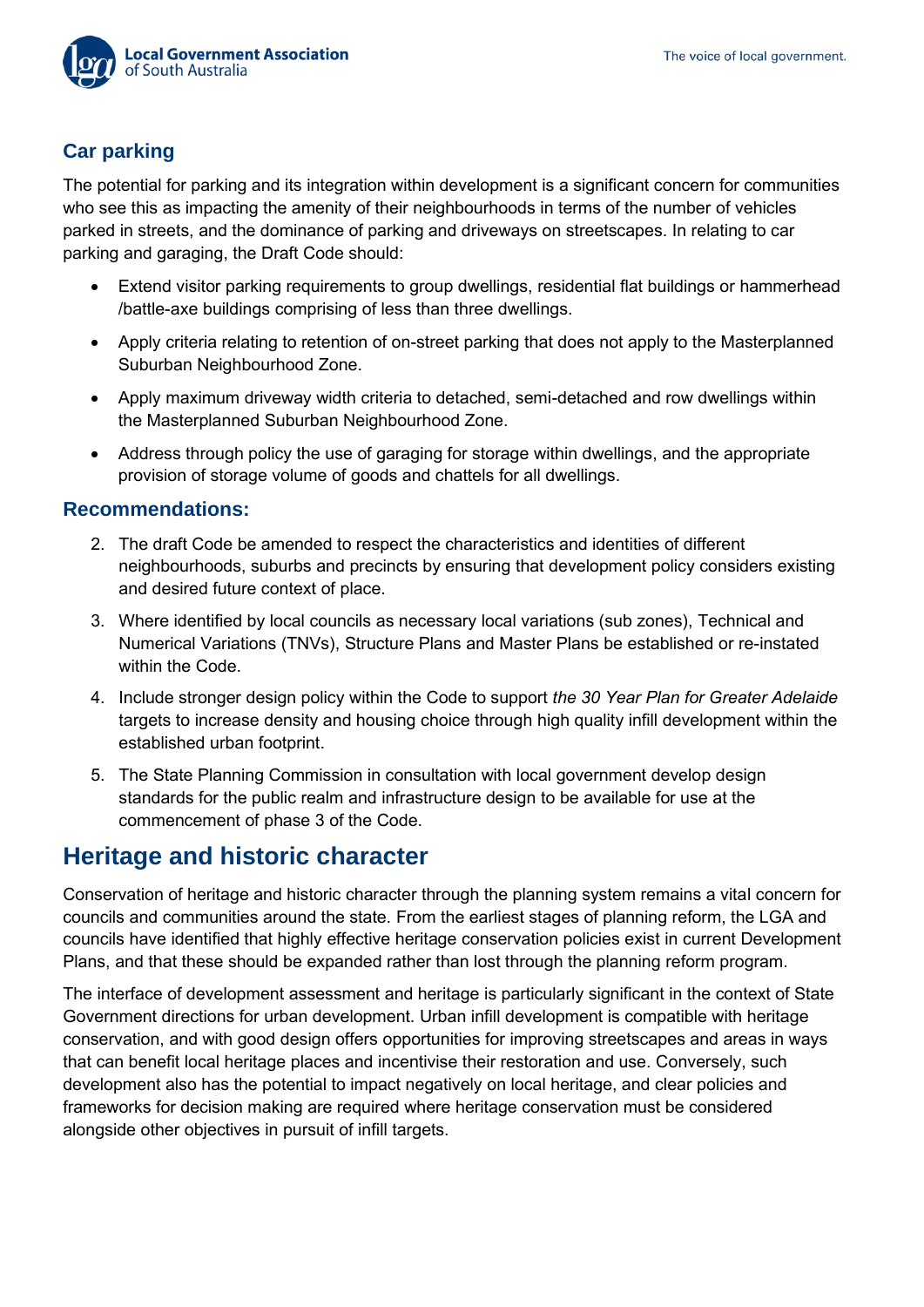

While it is understood that the draft Code intends to provide for flexibility of design response for development that impacts on heritage places, the loss of detailed development guidance currently contained in many Development Plans has the potential to result in more development proposals that fail to have appropriate regard to heritage significance and value. The policies as expressed in the draft Code further have the potential to slow down the development assessment process and result in more refusals of development applications.

It is recommended that more policies be included in the Code to reflect much of the useful development guidance that currently exists within many Development Plans for development impacting on Heritage Places and Historic Areas. For example, a Performance Outcome should be adapted from the provision in the South Australian Planning Policy Library (SAPPL) that states "*New buildings should not replicate historic buildings, but rather be complementary to existing historic buildings in terms of architectural form, scale and proportions, with simple and restrained detailing."*

Under the draft Code applications for demolition of Local Heritage Places do not require public notification. This also means that councils must determine such applications within 4 weeks (assuming no referrals to State Government agencies are necessary). Given that those councils retaining heritage advisors typically only have this resource for one day per week or fortnight, four weeks is an inadequate timeframe to determine demolition applications that will be accompanied by detailed Local Heritage Impact Assessments. Applications for demolition within Historic Area Overlays receives similar treatment under the draft Code and raises similar concerns.

Current Historic Conservation Zones (HCZ) and Contributory Items (CI) are highly valued by local communities and councils yet are excluded from adequate protections in the draft Code and in the new planning system more broadly.

The LGA has reviewed the Expert Panel on Planning Reform's Report to the Minister for Planning, dated December 2019 on *Heritage and Character in the Planning and Design Code*. Given the very limited Terms of Reference provided to the Expert Panel, the Panel's inability to engage with the LGA, councils, heritage experts and communities in its deliberations, and noting that the Panel did not undertake a review of the actual policies proposed in the Draft Code, the LGA holds the view that the resulting report lacks the sound evidence base necessary for it to reach the conclusion that it is *supportive of the Commission's proposal not to separately include existing 'contributory items' in the new system*.

While Historic Area Statements appear to translate the important elements of Desired Character statements that described existing development within Historic Areas, they do not provide clear guidance as to what design elements new development should incorporate that are often contained in existing Principles of Development Control or Tables within Development Plans.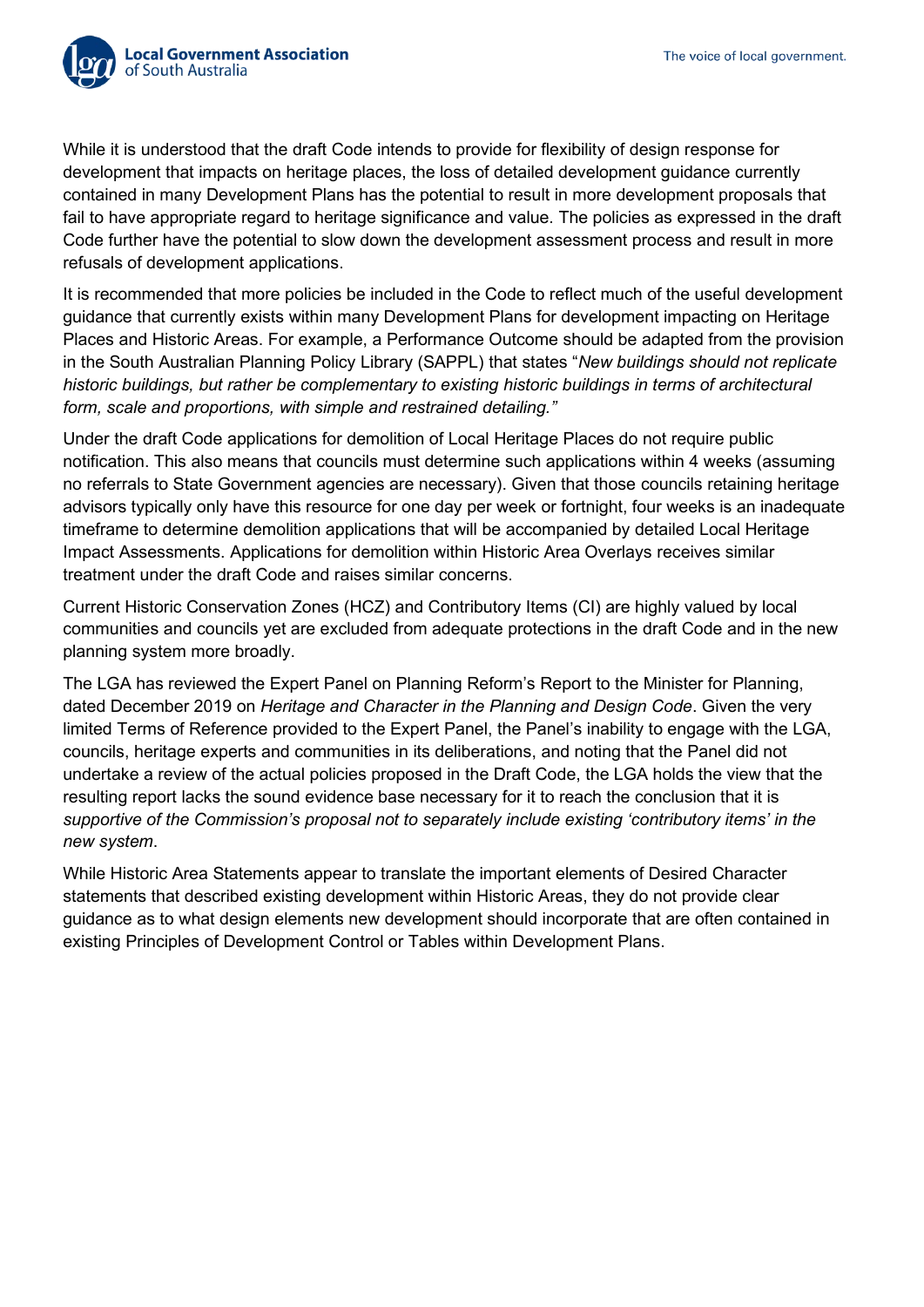

Local government supports the need for improved clarity in the use of terminology to facilitate consistent interpretation and use of planning policies, including heritage policies and overlays. The LGA's position is that "heritage" and "character" are terms with distinct but intertwined meanings. Work commissioned by the LGA makes the following distinctions:

#### *Heritage*

*Heritage has an established international frame of reference (ICOMOS / Burra Charter) and is about how a place represents history and evolution of an area and its people or activities that have taken place. Heritage and cultural significance is embodied in the fabric and setting of the place*.

#### *Character*

*All areas have a character that can be analysed and described. Character is a value neutral concept that captures the interrelationship between built form, vegetation and topography in the public and private domains that distinguishes one place from another.*

*The concept of character is broader than just architectural style or the era of development. It is also about recognising the distinctive characteristics or urban forms and their relationship to topography, vegetation and other natural features (i.e. the buildings and the spaces and features around them and how they relate to each other).*

#### <span id="page-16-0"></span>**Recommendations:**

- 6. Employ consistent language throughout the Code in reference to heritage and historic character, utilising the definitions in the draft Practice Guideline for clarity.
- 7. Transition all existing Heritage and Historic Conservation Zones and Contributory Items into the first generation of the Planning and Design Code.
- 8. Retain current local Development Plan policies which can effectively:
	- d. ensure that new development and alterations and additions to Heritage Places and buildings within what will be Historic Area Overlays is consistent with or complementary to the established significance or value of the Place or Area;
	- e. guide assessment of streetscape elements (e.g. fencing, garaging) that influence heritage interpretation and impact on established/emerging character; and
	- f. encourage adaptive reuse of heritage places through development concessions (e.g. car parking).
- 9. Implement development guidelines for development adjacent to State Heritage Places, Local Heritage Places and Historic Areas to ensure that development is complementary.
- 10. Reinstate the provision that *New buildings should not replicate historic buildings, but rather be complementary to existing historic buildings in terms of architectural form, scale and proportions, with simple and restrained detailing.*
- 11. Provide for appropriate assessment time and notification for demolition applications that require Local Heritage Impact Assessment or Historic Area Impact Assessment.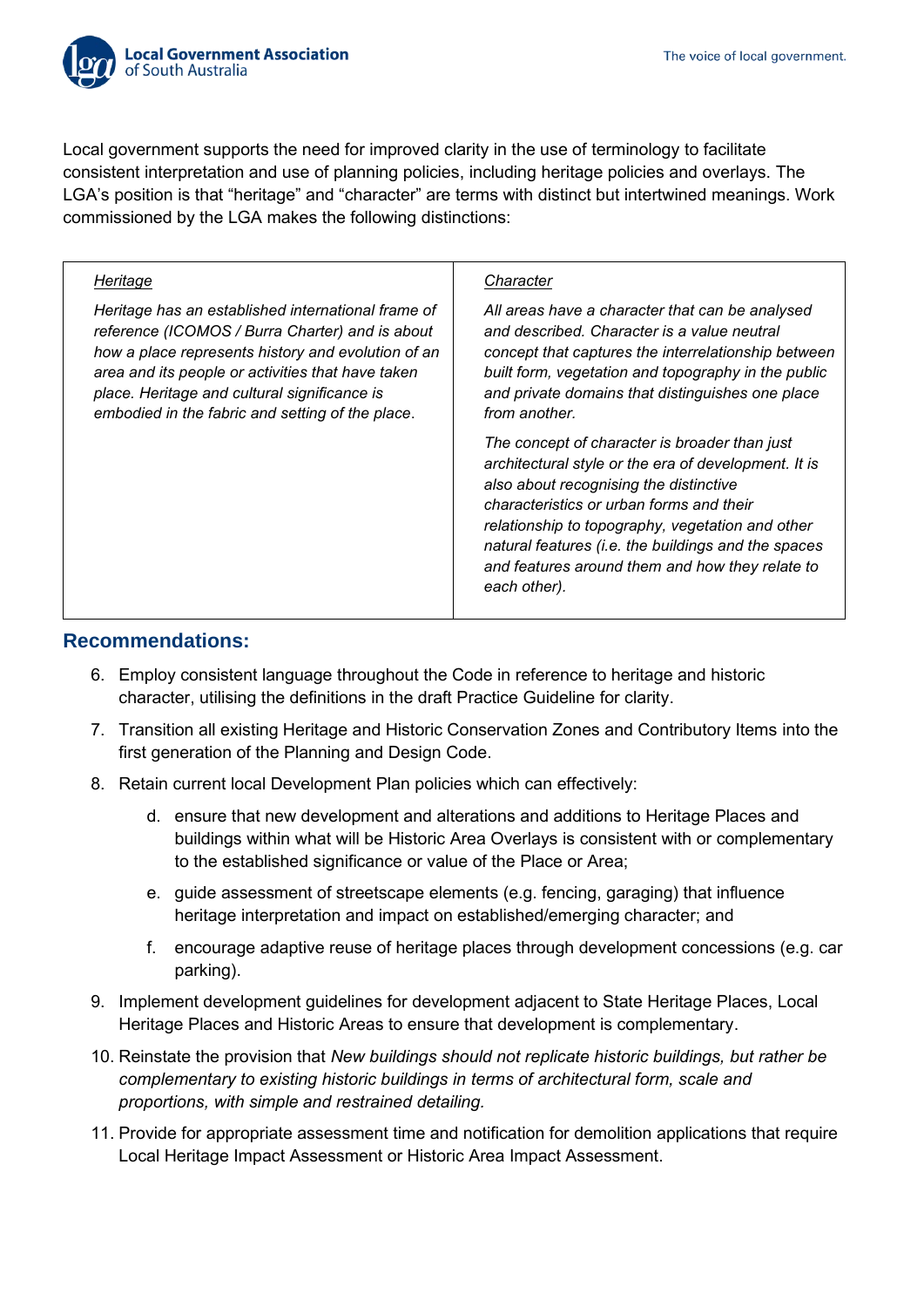

- 12. Apply consistent tests for the demolition of buildings of significance/value at all levels of heritage listing.
- 13. Clarify the requirements for Heritage Statements and ensure they incorporate sufficient detail to inform the development assessment process of relevant heritage issues.

### <span id="page-17-0"></span>**Infill development**

While the draft Code accommodates continued infill development in the metropolitan area, the design, impacts and management of infill development should be addressed more thoroughly in the draft Code, ideally with the guidance of a broader strategy. In the draft Code, infill development should be considered together with particular regard to policies addressing design, neighbourhood character, and local context (refer Design and Character discussion above).

Local government recognises the need to contain urban sprawl. However, the increased densities resulting from infill development have placed additional pressure on services and infrastructure manifesting in conflict and poor outcomes relating to traffic management, carparking, stormwater management, loss of trees, provision of open space, privacy, overshadowing and design quality.

While there is some recognition of these issues in the State Planning Policies that have been approved by the Minister for Planning under section 58 of the PDI Act, there is no holistic policy to guide the land use planning and funding settings specific to infill development in urban areas. This policy vacuum contributes to disjointed decision making within the planning system about the intensity of development permitted within an area, and the capacity of that area to accommodate high levels of infill development.

A better understanding is needed of the cumulative impacts of the current policies that encourage infill development, whether the areas that are identified for further infill development actually have the service and infrastructure capacity to sustain further development, the level of investment that is required to build and sustain the capacity of infill areas, and how this investment is to be prioritised and funded. These issues should be thoroughly considered and clearly articulated in a State Planning Policy on Infill Development.

#### <span id="page-17-1"></span>**Recommendations:**

- 14. That the Minister for Planning, in conjunction with local government undertakes a comprehensive review of the cumulative impacts of infill development in South Australia to inform evidence-based decision making about the capacity of identified infill areas to sustain further growth and development.
- 15. Prepare a new State Planning Policy for Infill Development under the Planning, Development and Infrastructure Act 2016.
- 16. The State Planning Commission work with local government to ensure that South Australia's planning system reflects best practice and that the Planning and Design Code and associated instruments deliver quality planning and design outcomes that improve the amenity, liveability and sustainability of communities.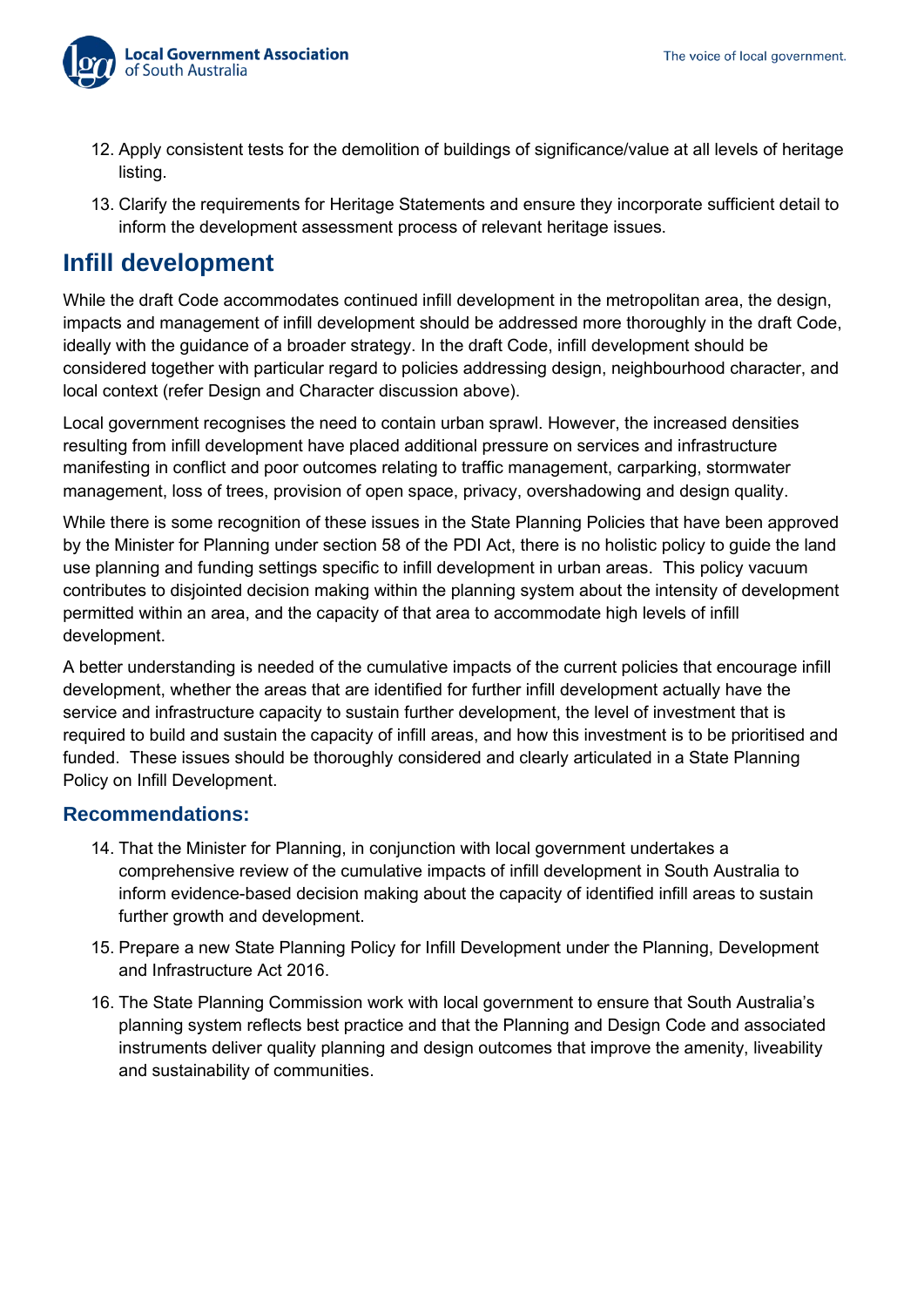

## <span id="page-18-0"></span>**Climate and resilience**

As noted in Section 2 above, the LGA is strongly supportive of the draft Code policies addressing climate resilience, energy efficiency, WSUD and urban greening as relevant planning considerations to be managed through development assessment to the benefit of all South Australians. In addition to the policy discussion and suggestions below, the LGA underlines the importance of technical accuracy and implementation-readiness to ensure these policies are triggered where necessary in the development assessment process and can be applied and enforced to meet the desired outcomes.

#### <span id="page-18-1"></span>**Built form**

To increase South Australia's resilience, future climate impacts need to be considered at design and development assessment stages. For example, landscaped areas need to consider the future climate to ensure they can continue to minimise heat absorption, maximise shade and enhance the appearance of land and streetscapes into the future.

In terms of built form, public space and WSUD, the current draft Code is limited by reference to the point in time of development approval rather than responding to the need for climate adaptability over time. To address this, all relevant Performance Outcomes could refer to achieving the related outcome over the life of the development considering projected climate impacts, for example landscaping/vegetation that is robust and landscaping areas that provide flexibility for different vegetation as the climate changes, stormwater systems must be able to manage future flows associated with projected increases in rainfall. This could be achieved with a similar approach used in the Infrastructure general section which refers to meeting on-going requirements for water or wastewater treatment. Compliance audits of approved plans may be an important role for government to ensure that landscaping/vegetation is delivered and maintained as a key means of achieving climate resilience.

State Planning Policy 5 on Climate Change (SPP5) seeks to *Facilitate climate-smart buildings to reduce our demand for water and energy*. Desired outcomes that refer to trees are only contained in one zone (Residential Neighbourhood Zone) and similar reference could be extended to a number of other residential zones.

There is scope for zone performance outcomes relating to site coverage to also include a criterion that allows for landscaping and provision of trees in addition to outlook, access to sunlight and ventilation.

#### **WSUD**

The draft Code contains good policy that addresses the need for WSUD measures to build resilience in our urban environments. While supportive in principle of these policies, a number of councils have voiced concerns around the effectiveness of these policies in practice. For example:

- Under the draft Code WSUD criteria does not apply to group dwellings and residential flat buildings (separate from hammerhead dwellings). It is not clear if this is intended, as there would be a policy gap for schemes comprising these dwelling forms and less than 5 dwellings.
- The WSUD requirements do not apply to dwellings that are 4 or more levels. This can potentially be covered by the provisions relating to 5 -19 dwellings, however, should proposals not incorporate 5 or more dwellings, then this is a gap in the policy coverage that should be resolved.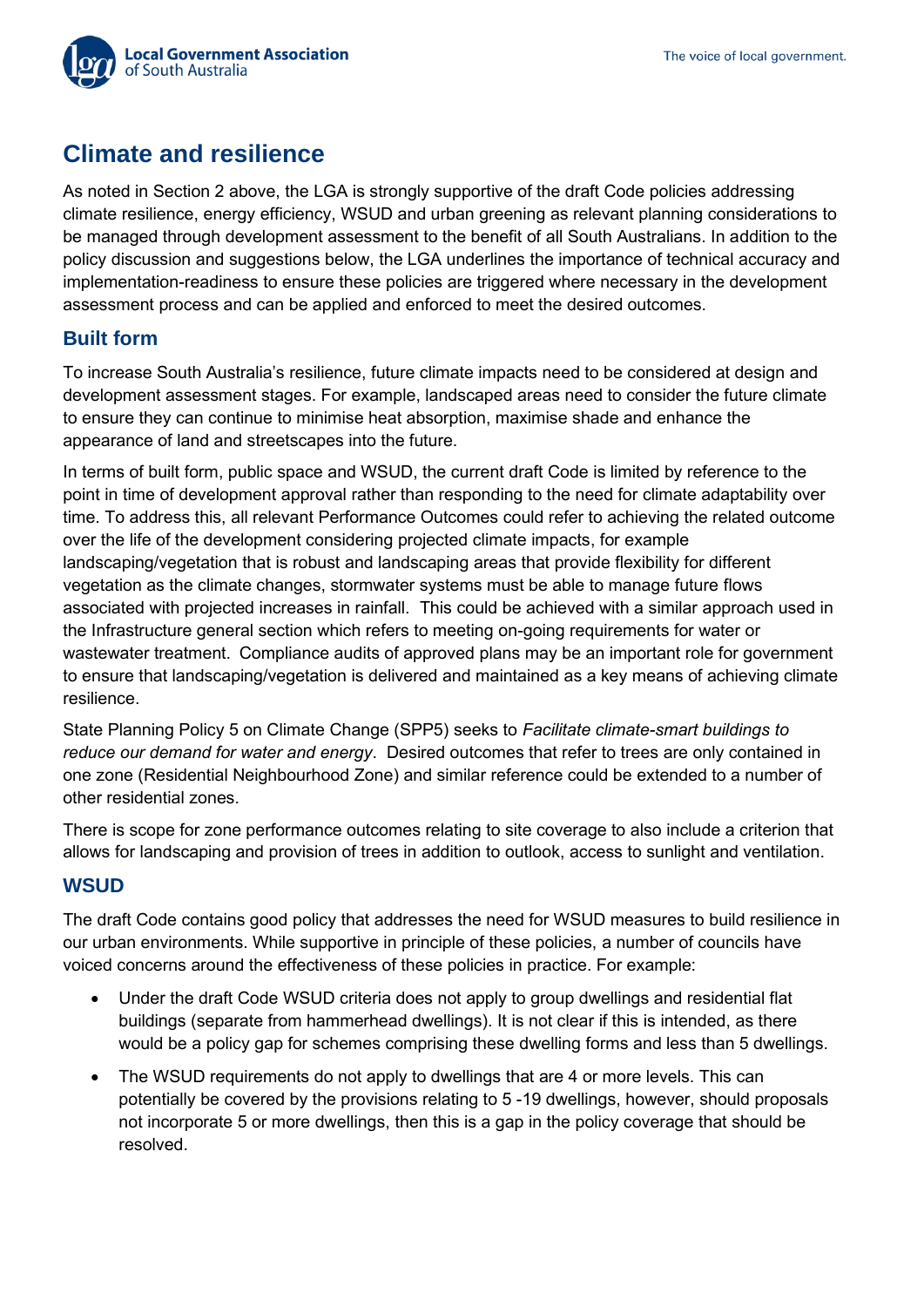

- The requirement to include large rainwater/detention tanks (up to 5,000L) may be difficult to accommodate within the smaller allotments and needs to be carefully considered and explicitly excluded from private open space areas.
- The WSUD provisions in the Draft Code do not appear to apply to commercial land uses.

#### <span id="page-19-0"></span>**Natural environments**

There are very few references in the draft Code to the need to make our natural environment more resilient to the impacts of climate change. Only within the Coastal Overlay is there reference to changing climatic conditions and sea levels and the need to allow natural environments to migrate. There is no reference to biodiversity contribution or opportunities for carbon sequestration.

Protecting and enhancing areas of biodiversity is vital to build its resilience to climate change impacts. This is reflected in SPP5 which promotes the protection and enhancement of areas of biodiversity. The Native Vegetation Overlay policy does not include performance outcomes relating to enhancement as was the case in the SAPPL Natural Resources policy. The SAPPL contained ideal policy that should be reinstated here (Principle of Development Control 26 in the General Section - Natural Resources)

*Development should retain existing areas of native vegetation and where possible contribute to revegetation using locally indigenous plant species.*

The Code should include clear requirements to consider the cumulative impacts of any development on existing native vegetation and biodiversity assets, with consideration of climate change and with regard to all the activities associated with a development that may require additional clearance such as bushfire prevention. There is reference within the draft Code to cumulative impacts on wetlands within the RAMSAR overlay which provides a reference for such policy.

Carbon storage will be a key mechanism for South Australia to achieve the aim of net zero emissions by 2050. SPP5 refers to maximising opportunities for carbon storage and the Blue Carbon Strategy for South Australia identifies the need to integrate blue carbon into coastal decision making. Green and blue carbon should be referred to in relevant sections of the Code, and where appropriate, zones should reference the (green and blue) carbon storage values of environments consistent SPP5.

#### <span id="page-19-1"></span>**Natural hazards and risk mitigation**

In the Guide to the Planning and Design Code, the natural hazards topic includes reference to climate change increasing the severity and frequency of hazards however this has not consistently been applied across all hazards within the draft Code. It is referred to for coastal risks (in the Coastal Areas Overlay) but not for flooding and bushfire. A consistent approach that requires consideration of future hazards for all hazard overlays would provide greater alignment with the Climate Change and Natural Hazard State Planning Policies.

A previous iteration of the Code included a performance outcome relating to Hazard Risk Minimisation. This has been removed in the current draft Code, and it is understood the current approach is that these issues be managed through the hazard overlays. The removal of the hazard risk minimisation performance outcome means there is no longer a 'catch-all' that requires all natural hazard risks to personal and public safety and property to be considered, and the LGA recommends reinstating that catch - all policy.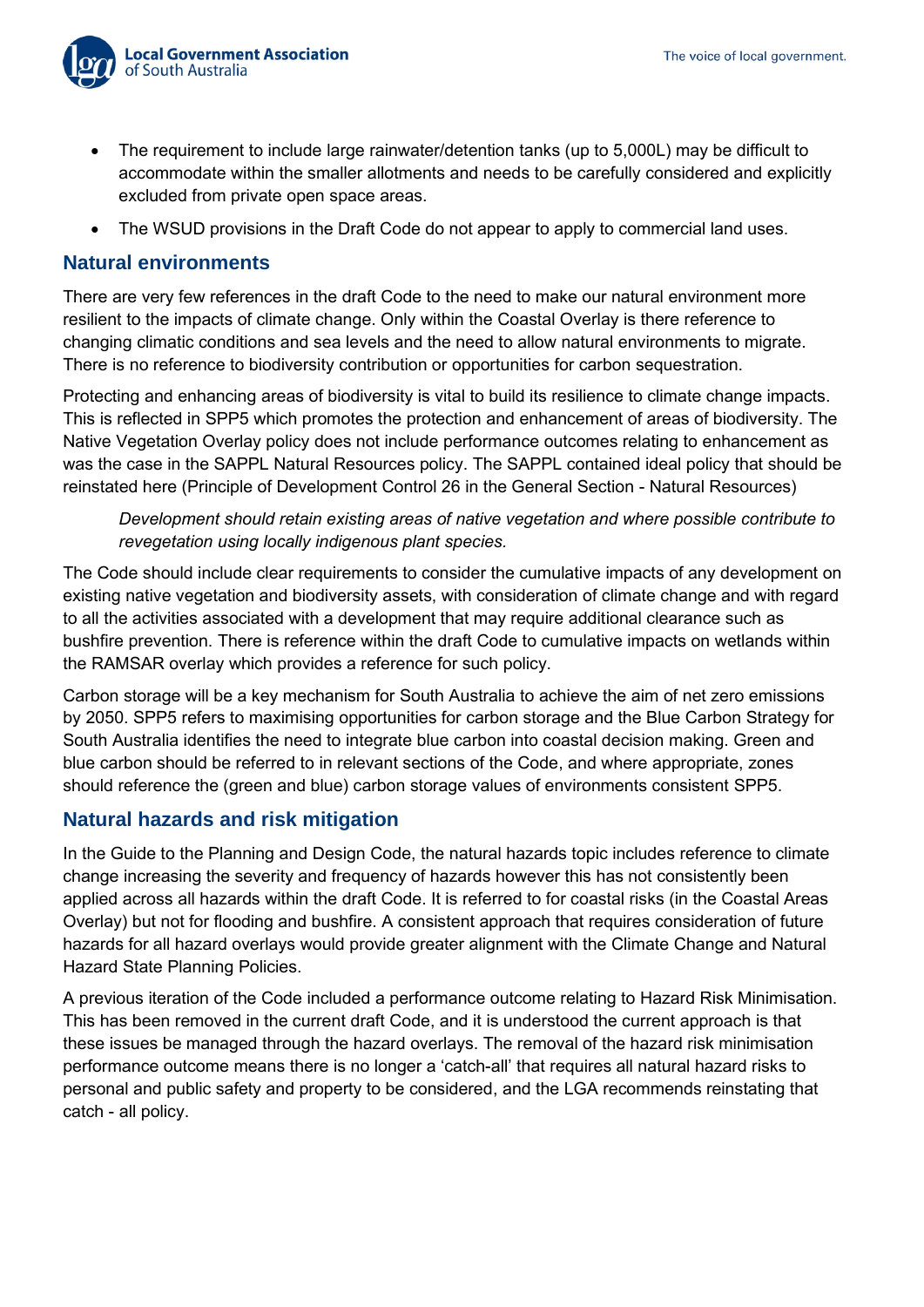### *Flood*

Many of the policy requirements in the draft Code refer to storm or flood events and associated ARI/AEP events. Projected increases to heavy rainfall events will change the ARI/AEP events and associated flood levels. References to storm or flood events should provide a reference date and refer to the need to consider future flood hazard.

Concerns have been raised by councils with the limitations of the flood overlay within the draft Code. Specifically, not all available flood mapping is included in this overlay, with areas subject to flooding in the Cities of Mitcham, Unley, Prospect, Charles Sturt, Port Adelaide Enfield, Salisbury and much of Playford excluded from the map.

The LGA has heard from councils that the draft Code will put development at flood hazard risk due to the inability to use information external to the Code in assessment. It is understood that Stormwater Management Plans maps for 1 in 100 Year events that have been publicly consulted on may be included in the Code, though there is confusion over whether the mapping is required to be cadastral. Most councils are affected by flood hazard to some extent, and 17 have flood mapping in their current Development Plan. For councils that do not have mapping that meets the requirements of inclusion in the Code, development at flood risk will meet deemed to satisfy criteria, creating potential future risks.

Until all flood hazard mapping is updated to a consistent level, the Code must include a reference to hazard risk minimisation and the approach must also reflect the increasing severity and frequency of these hazards associated with climate change consistent with SPP5.

#### *Heat*

Heatwaves kill more people in Australia than any other natural hazard, and climate projections for longer, hotter and more frequent heatwaves mean the risks to human health and safety are increasing. The design, siting and construction of buildings and open space can contribute significantly to reducing heat loads in urban areas and the planning system has potential to mitigate heat-related risks.

Heat mapping has been undertaken across the Adelaide metropolitan area and it is understood that although the mapping is not seamless or completely consistent, it could be used to develop an approach to consider heatwave hazard as an overlay and associated policies. The development of a heat hazard overlay would likely need to consider issues of scale, applicability, design approaches and consider the local or downwind benefits of cooling or mitigation approaches.

The Land Division in Urban Areas and Land Division in Rural Areas general development policies sections include a desired outcome to avoid areas of high natural hazard risk, which is strongly supported. There are a number of policies that refer to landscaping and tree planting to minimise heat absorption and reflection that will contribute to mitigating urban heat island impacts and extreme heat hazards. There are however no Performance Outcomes or associated DTS/DPF provisions relating to avoiding high natural hazard risk.

#### <span id="page-20-0"></span>**Recommendations:**

- 17. Amend zone performance outcomes relating to site coverage to include a criterion that allows for landscaping and provision of trees.
- 18. Revise and clarify WSUD provisions to ensure they are practicable and will achieve the desired outcomes.
- 19. Reinstate a catch-all performance outcome for Hazard Risk Minimisation.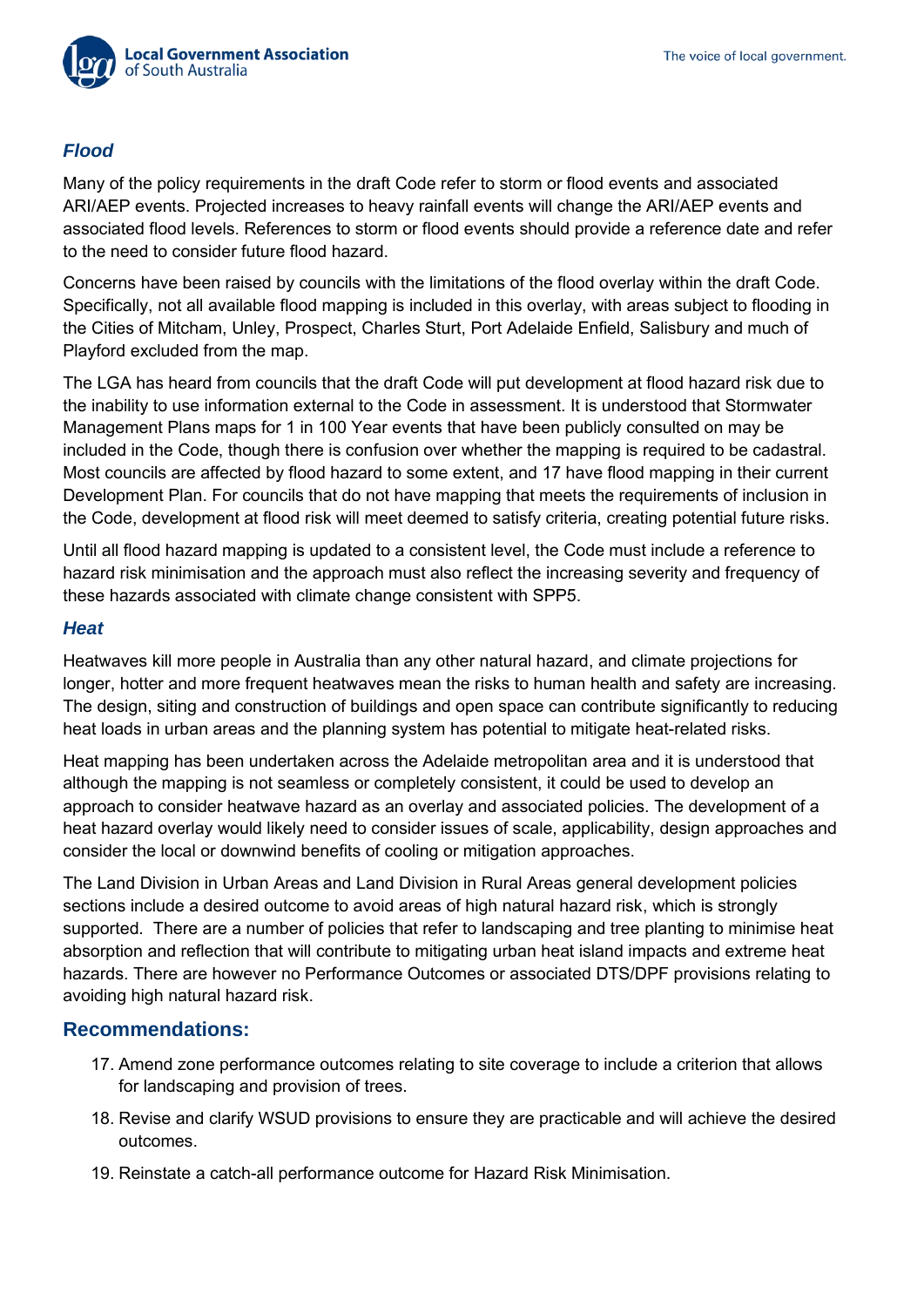

- 20. Incorporate the appropriate consideration of relevant flood mapping as part of development assessment in all flood prone areas and reflect the increasing severity and frequency of these hazards associated with climate change.
- 21. Develop a heat hazard overlay that considers issues of scale, applicability, and design approaches, and the local and downwind benefits of cooling or mitigation approaches.
- 22. Include performance outcomes and DTS/DPF provisions as appropriate relating to avoiding high natural hazard risk.

### <span id="page-21-0"></span>**Waste management**

While the LGA commends the inclusion policies to require waste storage areas for all forms of residential development, the Draft Code has not adequately considered waste management for medium-high density development areas.

South Australia has long led the nation in kerbside diversion and resource recovery rates. Waste reduction and management is an integral feature of sustainable communities and will become an increasing issue for South Australians, particularly in areas with increasing densities. For the first time The Australian Infrastructure Audit<sup>4</sup> has considered waste, noting that Australia is *one of the largest waste producers per capita, but our waste management is often poorly planned. 5*

This is true in major cities across Australia, where urban density has increased, and the size of waste storage decreased and access for waste collection became increasingly challenging.

The Infrastructure Audit further notes that:

*Developers of multi-story residential and commercial buildings are reluctant to lose floor space in order to provide truck access to underground storage, so bins clutter roadsides on collection day and pose amenity and safety hazards.<sup>6</sup>*

In order to improve efficiencies and reduce the pressure on state and local government infrastructure, the draft Code must include more comprehensive waste management and collection considerations for medium to high density development areas that go beyond simple quantitative area requirements.<sup>7</sup>

Medium to high density areas require additional design assessment consideration for waste to ensure a coordinated and strategic approach that maximises efficient and effective waste management to reduce amenity and safety hazards on collection day and maximise resource recovery from waste.

#### <span id="page-21-1"></span>**Recommendation:**

1. The draft Code be reviewed in consultation with local government and waste industry representatives to consider effective, efficient and safe waste management for medium to high density development areas.

<sup>4</sup> Australian Government, Infrastructure Australia, *Australian Infrastructure Audit 2019: Transport, 5.144 Transporting, storing and making the most of our waste,*  page 355 *-*362. 5

Ibid page 355.  $^6$  Ibid page 359.

<sup>7</sup> Government of South Australia, Department of Planning, Transport and Infrastructure, State Planning Commission, *Draft Planning and Design Code*, Waste Storage 25.1.